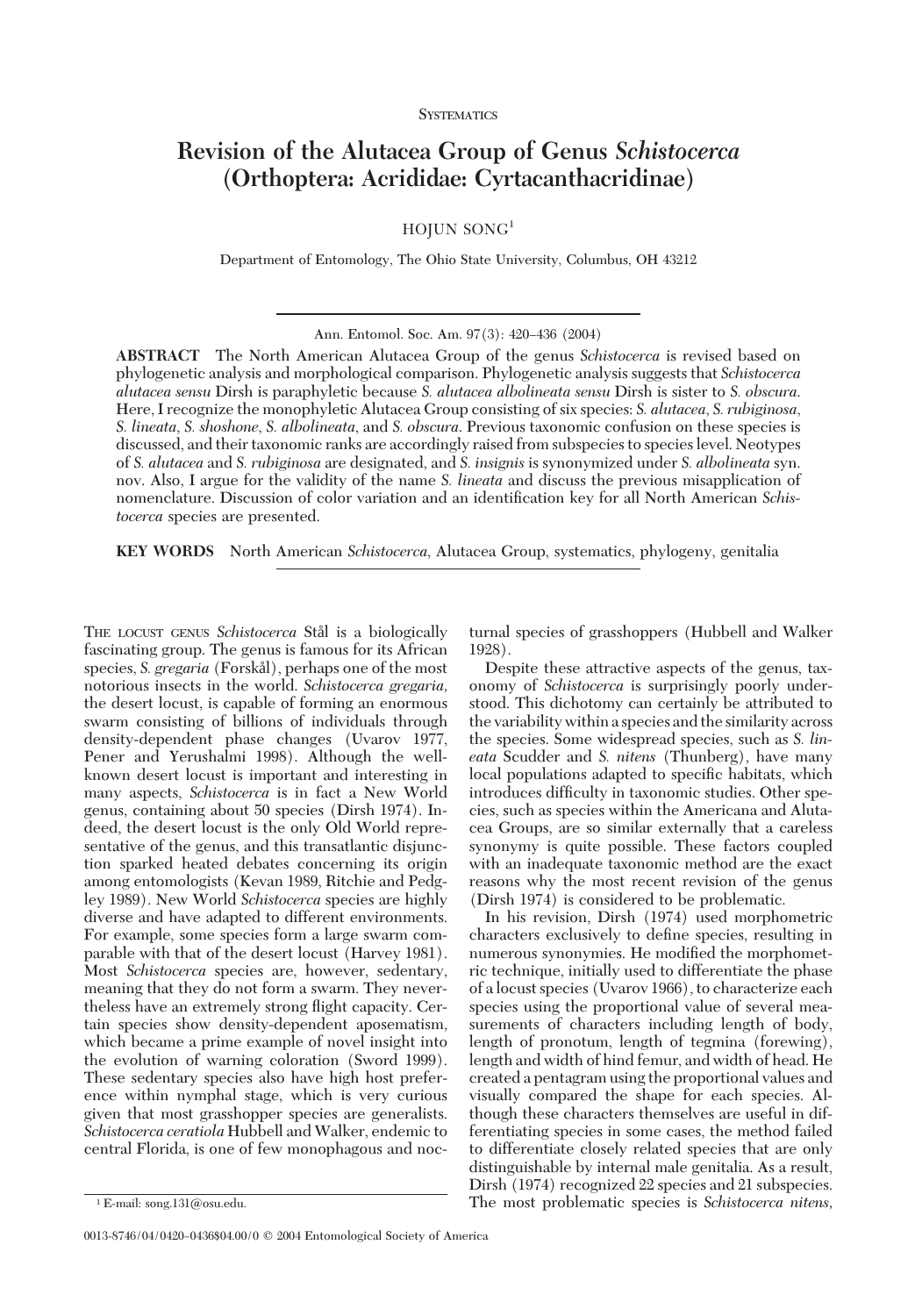under which Dirsh synonymized 16 names. No one has yet re-evaluated his treatment. Other taxonomically problematic species are *S. americana* (Drury) and *S. alutacea* (Harris). Dirsh (1974) changed the rank of any species that shared a similar pentagram, creating 11 subspecies under *S. americana* and 7 under *S. alutacea.* Several workers doubted his taxonomic concept and initiated a series of hybridization experiments to test the biological meaningfulness of the revision (Harvey 1979, 1981, 1982, Jago et al. 1979, 1982). These works focused on the subspecies of *S. americana,* including some of the most destructive locust species in the world, and resulted in a reclassification that yielded five species and four subspecies (Harvey 1981). However, no similar attempt has been made for the sedentary species in North America, *S. alutacea.*

In this study, I re-evaluate Dirsh's synonymy based on the morphological characters and known ecology. Several ecological studies on North American *Schis*tocerca have been published since Dirsh's revision (Sword and Chapman 1994, Chapman et al. 1995, Howard 1995, Sword and Dopman 1999, Capinera et al. 2001), and most of them use the names before the synonymy. Here, I attempt to resolve long-standing taxonomic confusions marred by disagreements among orthopterists. I also test previous phylogenetic relationships among the North American *Schistocerca* species suggested by Hubbell (1960) and Dirsh (1974) in light of the morphological phylogeny.

# **Color Variation in** *Schistocerca*

Schistocerca is known as a taxonomically difficult group mainly because of its color variation (Hebard 1923, Hubbell 1960). Dirsh's  $(1974)$  revision is a good example of how color variation can affect the taxonomic concept. His justification for synonymy, in addition to the morphometric technique, stemmed from his erroneous claims to have found the intermediate forms of all possible combinations with overlapping geographic distributions (Dirsh 1974). Variability of color in grasshoppers is well known and sometimes ineffective in differentiating species (Hubbell 1960). This is especially true for the North American *Schistocerca* species. Hubbell (1960) analyzed the variability of color patterns in *S. lineata, S. alutacea,* and *S. rubiginosa* (Harris), and here I brießy review his work and other studies (King and Slifer 1955, Chapman et al. 1995, Sword and Dopman 1999).

The dorsal stripe, which extends from the vertex to the anterior tip of pronotum, is one of several variable color patterns in *Schistocerca* (Rehn 1901, 1902). In early 1900, *S. alutacea* was known to be always striped, whereas *S. rubiginosa* was thought to be unstriped. Rehn (1901, 1902) observed a striped form and an unstriped form in copula and suspected that *S. rubiginosa* was just an unstriped form of *S. alutacea.* After examining a large number of specimens of both species identified by unique phallic morphologies, Hubbell (1960) concluded that *S. alutacea* is always striped, and *S. rubiginosa* can be either striped or unstriped. He then plotted the occurrence of a dorsal stripe in *S. rubiginosa* against the collecting localities of the specimens and found that the southern populations gradually lose the dorsal stripe. Similar phenomenon is found in *S. shoshone* (Thomas). Originally, the species was described based on the striped form, and Scudder (1899) described two additional species based the absence of the dorsal stripe. Hebard (1935), when synonymizing unstriped *S. venusta* Scudder under striped *S. shoshone,* hypothesized that S. *venusta* was nothing more than an unstriped form of S. *shoshone.* Chapman et al. (1995) suggested that these two forms are associated with different host plants. Individuals that feed on jojoba, *Simmondsia chinensis* (Link) C. Schneid (Buxaceae), were always striped, and individuals that feed on mesquite, *Prosopis velutina* Wooton (Caesalpiniaceae), were always unstriped. Chapman and Sword (unpublished data) performed several crossing experiments between striped and unstriped forms and found that offspring were always striped regardless of the sex of the parents, confirming Hebard's (1935) hypothesis on the variability of the stripe.

Hubbell (1960) also studied regional variations in body color, markings of head and thorax, mesepimeral stripe, tegminal maculation, and hind tibiae. He demonstrated that different populations of a single species could vary considerably in color patterns and that color alone could not be used as a definite diagnostic character. For example, he showed that color of the hind tibiae varied according to the populations, especially in *S. lineata.* The hind tibiae were yellowish or brownish in the eastern populations, coral pink or red in the midwestern populations, and black in the southwestern populations. A similar phenomenon can be observed in *S. albolineata* (Thomas), whose Arizona populations have red hind tibiae, whereas Texas and Mexican populations have black hind tibiae (unpublished data). King and Slifer (1955) found that in *Melanoplus mexicanus mexicanus* (Saussure), color of the hind tibiae was determined by the Mendelian genetics of an autosomal gene, which could explain the color variation of hind tibiae in *Schistocerca.*

*Schistocerca lineata* is one of the most polymorphic species in the genus, and Hubbell (1960) showed that coloration intensifies toward southwestern regions. Populations in Illinois, Indiana, Michigan, and Ohio were lightly colored, whereas those in Oklahoma and Texas were conspicuously colored. He hypothesized that the variation could be associated with food preference of a local population and was not necessarily related to the habitat. Dirsh (1974) proposed that the conspicuously colored form was a hybrid between *S. albolineata* and *S. lineata,* which he used as a reason for his synonymy. However, this Texas population is not a hybrid, but an aposematic population of *S. lineata* that probably feeds on toxic *Ptelea trifoliata* L. (Rutaceae) (Sword and Dopman 1999). Sword and Dopman (1999) studied several populations of *S. lineata* in Texas that used different host plants as a nymphal instar. They showed that the intensity of densitydependent aposematism was different in populations associated with toxic *P. trifoliata* and populations as-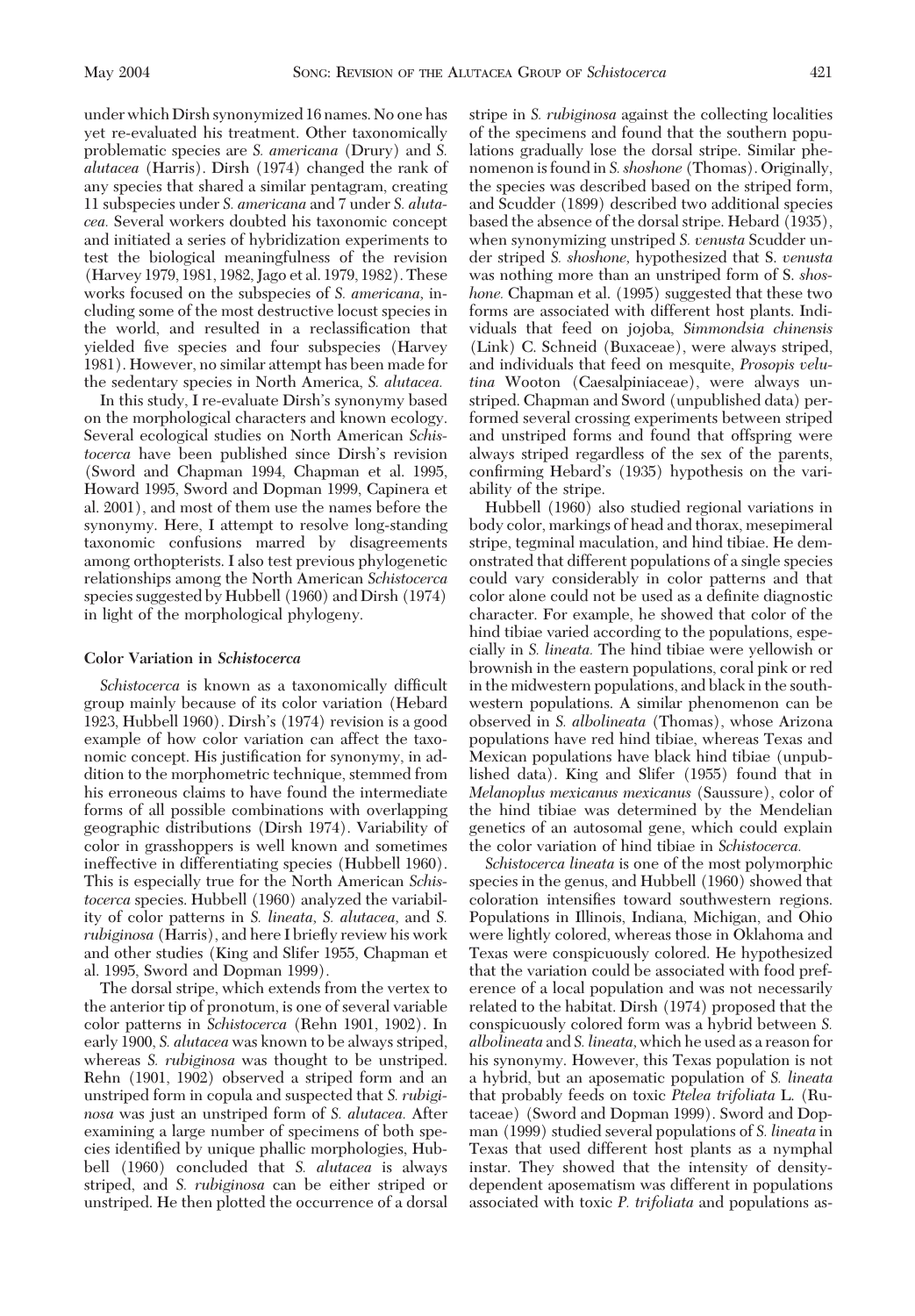**Table 1. Taxonomic concept changes in North American** *Schistocerca* **species**

| <b>Species</b><br>Group                 | Currently recognized<br>species                                                                                                                                                                                        | Original<br>Description                                                                                                                                     | Scudder<br>(1899)                                                                                         | Hubbell<br>(1960)                                                                                         | Dirsh<br>(1974)                                                                                                                                        | Harvey<br>(1981)                              |
|-----------------------------------------|------------------------------------------------------------------------------------------------------------------------------------------------------------------------------------------------------------------------|-------------------------------------------------------------------------------------------------------------------------------------------------------------|-----------------------------------------------------------------------------------------------------------|-----------------------------------------------------------------------------------------------------------|--------------------------------------------------------------------------------------------------------------------------------------------------------|-----------------------------------------------|
| Americana<br><b>Nitens</b><br>Ceratiola | S. americana (Drury, 1773)<br>S. nitens (Thunberg, 1815)<br>S. ceratiola (Hubbell and<br>Walker, 1928)                                                                                                                 | Gryllus americanus<br>Grullus nitens<br>Schistocerca ceratiola                                                                                              | S. americana<br>S. vaga<br>N/A                                                                            | S. americana<br>S. vaga<br>S. ceratiola                                                                   | S. americana americana<br>S. nitens nitens<br>S. ceratiola                                                                                             | S. americana<br>N/A<br>N/A                    |
| Damnifica<br>Alutacea                   | S. damnifica (Saussure, 1861)<br>S. alutacea (Harris, 1841)<br>S. rubiginosa (Harris, 1862)<br>S. lineata Scudder, 1899<br>S. shoshone (Thomas, 1873)<br>S. albolineata (Thomas, 1875)<br>S. obscura (Fabricius, 1798) | Acridium damnificum<br>Acrudium alutaceum<br>Aciridium rubiginosum<br>Schistocerca lineata<br>Acridium shoshone<br>Acridium albolineata<br>Gryllus obscurus | S. damnifica<br>S. alutacea<br>S. rubiginosa<br>S. lineata<br>S. shoshone<br>S. albolineata<br>S. obscura | S. damnifica<br>S. alutacea<br>S. rubiginosa<br>S. lineata<br>S. shoshone<br>S. albolineata<br>S. obscura | S. damnifica<br>S. alutacea alutacea<br>S. alutacea rubiginosa<br>S. alutacea lineata<br>S. alutacea shoshone<br>S. alutacea albolineata<br>S. obscura | N/A<br>N/A<br>N/A<br>N/A<br>N/A<br>N/A<br>N/A |

sociated with palatable *Rubus trivialis* Michaux (Rosaceae). When crowded, nymphs from both populations produced an aposematic coloration, but *Ptelea*associated nymphs were more intense in color. Sword (2002) suggested that the nymphal coloration associated with a host plant is genetic, not necessarily related to host plant, because he was able to rear different color phenotypes on the same standard diet (lettuce). The ontogenetic host specialization in relation to the aposematism is only known in Texas populations of *S. lineata*, and given the species' wide distribution, midwestern and eastern populations might have different ecologies (Sword and Dopman 1999).

#### **North American** *Schistocerca*

There are 10 *Schistocerca* species in North America north of Mexico (Table 1). Recently, Stidham and Stidham (2002) reported the occurrence of *S. camerata* Scudder in southern Texas, but because it is mainly distributed in Mexico, it is not treated in this revision. Hubbell (1960) recognized six species groups in North America: Americana, Nitens, Damnifica, Ceratiola, Obscura, Shoshone, and Alutacea Groups. However, this grouping is not based on a modern cladistic analysis, and each group might not represent a monophyletic clade. Here, I present a slight modification of Hubbell's grouping and tentatively recognize five species groups (Table 1).

The Americana Group contains large grasshopper species including all three swarming species: the Central American locust *S. piceifrons* (Walker), the South American locust *S. cancellata* (Serville), and the desert locust *S. gregaria. S. americana* is the only North American representative, distributed from Florida to Texas. It occasionally forms minor swarms that cause damage in orange orchards in Florida (Harvey 1981, Capinera et al. 2001). The Nitens Group is a taxonomically problematic group, and perhaps contains more than 10 species. *S. nitens nitens sensu* Dirsh (1974) is extremely widespread and spans from the western United States to Brazil. I examined a large number of specimens bearing the identification label by Dirsh as *S. nitens nitens* and was able to distinguish several distinct forms based on color, male cerci, and male phallic complex. It is not clear why he synonymized so many species under *S. nitens nitens,* most of which were soundly recognized by earlier taxonomists (Hebard 1923, 1924, 1932). North American *S. nitens* can be characterized by tectiform pronotum and mottled tegmina. It is sometimes called by its old name *S. vaga* (Scudder). Its distribution ranges from southern California to Mexico, with a population found in Hawaii (Bianchi and Kajiwara 1966, Sugerman 1966). The Ceratiola Group contains single species, *S. ceratiola,* which is endemic to Central Florida. It is unique in nocturnal habit as well as monophagy on Florida rosemary, *Ceratiola ericoides* Michaux (Hubbell and Walker 1928, Franz and Franz 1989). The Damnifica Group also contains one species, *S. damnifica* (Saussure), distributed in the eastern United States. This species is highly homogeneous in form and can be easily identified by having rusty brown color, highly tectiform pronotum, and slightly ensiform antennae. In the past, two subspecies of *S. damnifica* were described: the nominal subspecies and *S. damnifica calidor* (Rehn and Hebard). The only difference between the two is size, and here I follow Dirsh's (1965) synonymy in recognizing a single species with size variability. The remaining six species forming the Alutacea Group are subject of this study.

#### **Materials and Methods**

In this revision, I examined six species forming the Alutacea Group. These are *S. alutacea* (Harris), *S. rubiginosa* (Harris), *S. lineata* Scudder, *S. shoshone* (Thomas), *S. albolineata* (Thomas), and *S. obscura* (Fabricius). I directly compared all known type specimens with the original descriptions and Dirsh's revision.

This work was based on the study of specimens (*n* 7,882) from the following institutions: Academy of Natural Sciences, Philadelphia, PA (ANSP); Brigham Young University, Arthropod Collection, Provo, UT (BYU); Reginald Chapman's personal collection (CHAP); Colorado State University Insect Collection, Fort Collins, CO (CSUC); Illinois Natural History Survey, Champaign, IL (INHS); University of Wisconsin Insect Research Collection, Madison, WI (IRCW); McGill University, Lyman Entomological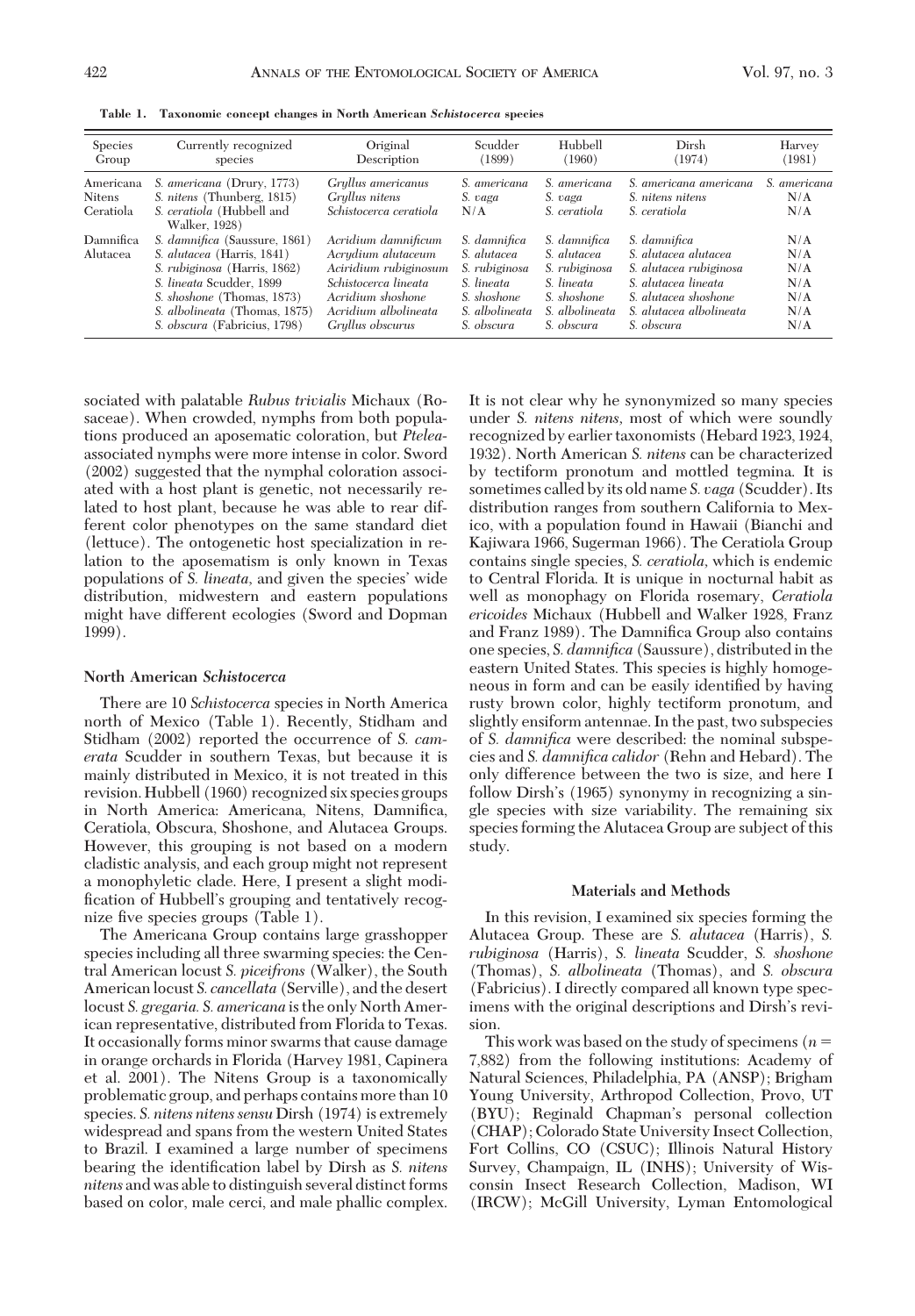

**Figs. 13.** Phylogeny of the North American *Schistocerca* species. (1 and 2) Two equally parsimonious cladograms produced from the analysis (L = 39; Ci = 82; Ri = 89). (3) Strict consensus cladogram (L = 40; Ci = 80; Ri = 87). Four cyrtacanthacridine outgroup taxa were collapsed as a single terminal in (1 and 2). Numbers above node are Bremer support values, and numbers below are the number of synapomorphies for that node.

Museum, Ste. Anne de Bellevue, QC, Canada (LEMQ); New Mexico State University Arthropod Museum, Las Cruces, NM (NMSU); Oklahoma State University, K.C. Emerson Museum, Stillwater, OK (OSEC); Ohio State University Insect Collection, Columbus, OH (OSUC); University of Kansas, Snow Entomology Collection, Lawrence, KS (SEMC); University of Arkansas Arthropod Museum, Fayetteville, AR (UARM); University of Michigan Museum of Zoology, Ann Arbor, MI (UMMZ); University of Minnesota Insect Collection, St. Paul, MN (UMSP); University of Nebraska State Museum, Lincoln, NE (UNSM); University of Idaho WFBarr Entomological Museum, Moscow, ID (WFRM). Hubbell's genitalia collection from UMMZ was also studied. All existing type specimens were examined from the following institutions: Academy of Natural Sciences, Philadelphia, PA (ANSP); British Museum of Natural History, London, U.K. (BMNH); California Academy of Sciences, San Francisco, CA (CAS); Harvard University Museum of Comparative Zoology, Cambridge, MA (MCZ); University of Michigan Museum of Zoology, Ann Arbor, MI (UMMZ).

Male genitalia were extruded by inserting a probe under the epiproct using the technique described by Hubbell (1932). Ovipositors were dissected by making a slit at the distal part of abdomen (Cohn and Cantrall 1974). Genitalia were placed in 10% KOH solution for several hours to dissolve muscles. Cleared genitalia were placed in a vial filled with glycerin, and each genitalic specimen was given an identification number to associate with the pinned specimens. All illustrations were made using a drawing tube on a Wild dissecting microscope.

To test the previously suggested phylogenetic relationships, a cladistic analysis was performed using 10 North American *Schistocerca* species and 4 cyrtacanthacridine outgroup species. *Acanthacris, Cyrtacanthacris, Ornithacris,* and *Halmenus* (a genus endemic to the Galapagos) were used as outgroup taxa, and *Ornithacris* was used to root the tree. Twenty-two morphological characters with a total of 55 character states were used in the cladistic analysis (Appendix A). Inapplicable characters were coded as "—." All characters were equally weighted and treated as nonadditive. Characters 0-1, 6-8, 9-10, 17-18, 19-20, and 21–22 were coded using a mixed-coding technique. The data matrix (Appendix B) was created in Win-Clada (Nixon 2002), and the cladistic analysis was carried out using NONA (Goloboff 1995). Search parameters include rs 0; hold 10,000; mult\*100; and max\*. From the obtained trees, any unsupported node was collapsed.

An electronic supplement of this study is now available (http://www.schistocerca.org/alutacea.htm). This website includes information on each species along with the images of all existing type specimens. It also contains an interactive identification key, a diagnosis, a distribution map, and a list of selected literature. PDF files of the original description are also linked to the website.

#### **Results and Discussion**

# **Phylogeny of North American** *Schistocerca*

The cladistic analysis resulted in two most parsimonious trees of 39 steps (Figs. 1 and 2). The strict consensus of two most parsimonious trees collapsed one node and produced a consensus tree of 40 steps (consistency index  $|Ci| = 80$ ; retention index  $|Ri| =$ 87; Fig. 3). Monophyly of the Alutacea Group was strongly supported in by four synapomorphies, although the relationship within the clade is largely unresolved. Among the most parsimonious trees, one topology (Fig. 1) suggests that *S. alutacea* and *S. rubiginosa* are sisters to *S. albolineata* - *S. obscura* clade by having constricted basal eminence of cingulum. The alternative topology (Fig. 2) suggests that they are sisters to *S. lineata* - *S. shoshone* clade supported by a pair of tubercles on male epiproct. Current data alone are insufficient in resolving this problem, but it is clear that the species in the Alutacea Group are very closely related.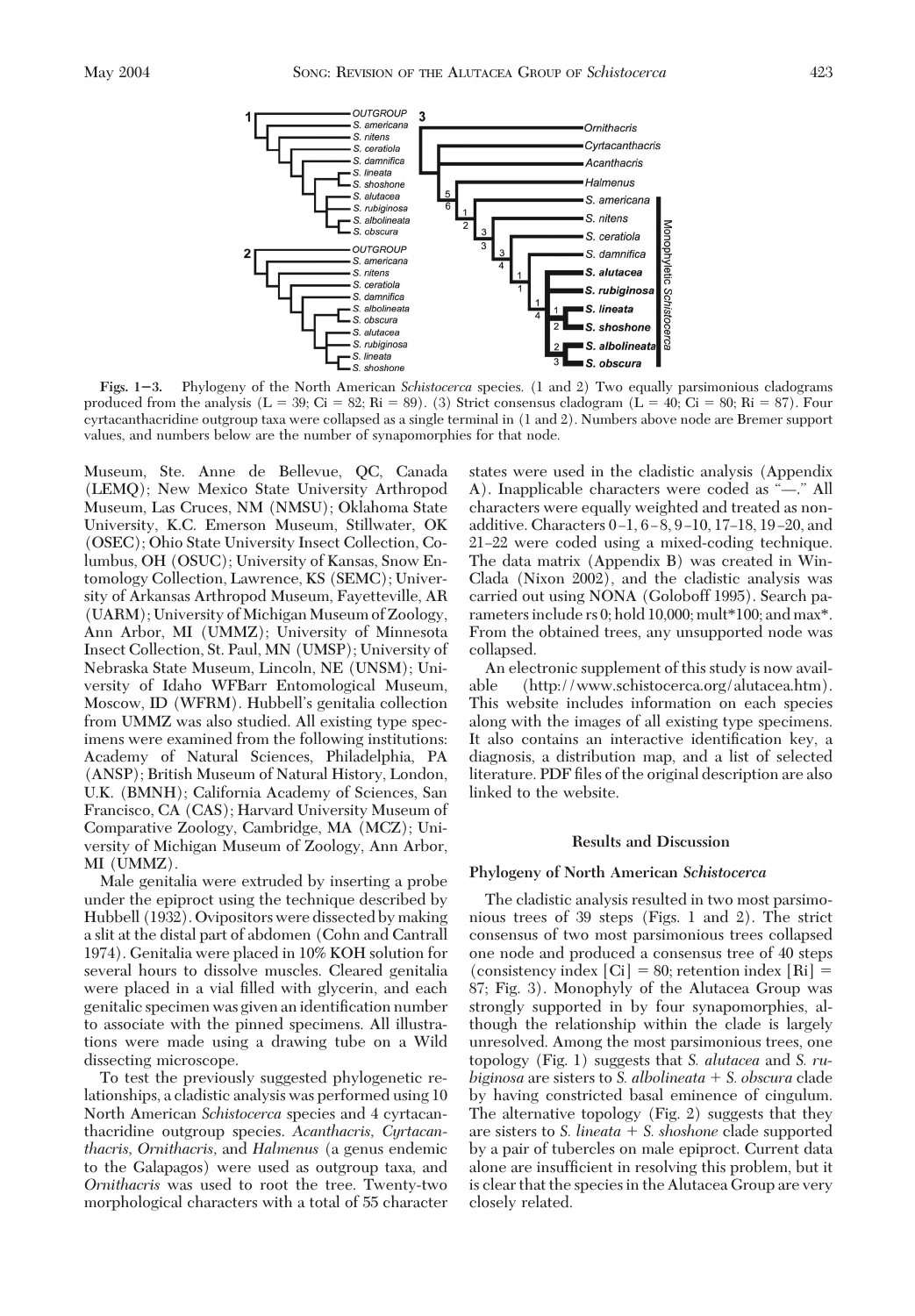| <b>Species</b> | Diagnostic characters                                                          | Distribution                             | Phenology | Preferred habitat                                                            | Known host plant                                                                              |
|----------------|--------------------------------------------------------------------------------|------------------------------------------|-----------|------------------------------------------------------------------------------|-----------------------------------------------------------------------------------------------|
| S. alutacea    | Highly convex rami of cingulum;<br>always with a yellow dorsal<br>stripe       | Eastern United States                    | May-Aug   | Shrubby, moist to wet<br>(Northeastern<br>U.S.); dry, sand hill<br>(Florida) | Vaccinium<br>macrocarpon                                                                      |
| S. rubiginosa  | Slightly inflated head; cylindrical<br>pronotum; small male cerci              | Southeastern United<br><b>States</b>     | May-Aug   | Xeric, sandy soil                                                            | Unknown                                                                                       |
| S. lineata     | Basal eminence broad in the<br>middle; inflated male fore and<br>middle femora | Entire North America                     | May-Oct   | Variable                                                                     | Ptelea trifoliata, Rubus<br>trivialis, Quercus sp.,<br>Glycyrrhiza lepidota,<br>Taraxacum sp. |
| S. shoshone    | No marking on abdominal tergites                                               | Western U.S.                             | June-Aug  | Riparian, desert                                                             | Simmondsia chinensis.<br>Prosopis velutina                                                    |
| S. albolineata | Male cerci with lower apical<br>angle protruding more than<br>upper            | Southwestern United<br>States and Mexico | Aug-Oct   | Dry mountain                                                                 | Cercidium<br>microphyllum,<br>Gossupium hirsutum                                              |
| S. obscura     | Male subgenital plate highly<br>flared outward                                 | Eastern United States                    | July-Sept | Open woodlands                                                               | Celtis laevigata                                                                              |

**Table 2. Diagnostic characters, distribution, phenology, preferred habitat, and known host plants for the species in the Alutacea Group**

Present analysis (Fig. 3) contradicts the previously suggested phylogenies by Hubbell (1960) and Dirsh (1974). Hubbell (1960) suggested that *S. alutacea, S. rubiginosa,* and *S. lineata* are sibling species, distinguishable by only the subtle differences in genitalic morphologies. The current phylogeny suggests that *S. lineata* is in fact sister to *S. shoshone* and are united by inßated fore and middle femora. Dirsh (1974) did not synonymize *S. obscura* under *S. alutacea* because he considered the morphological differences to be sufÞcient enough. However, the present phylogeny suggests that *S. obscura* is sister to *S. albolineata,* which was considered as a subspecies of *S. alutacea* by Dirsh (1974). This result indicates that *S. alutacea sensu* Dirsh is paraphyletic, thus demonstrating the inadequateness of his synonymy.

North American *Schistocerca* species are ecologically sedentary, perhaps with an exception to *S. americana.* Although they possess a strong ßight capacity, they mostly stay in the same habitat in their lifetime. Mass migration observed in other swarming species has never been reported in the species of the Alutacea Group. Occasionally, aggregation behavior has been observed in some species, causing minor damage to crops, but they do not have the characteristics of true swarming behavior such as cohesive ßight or nymphal band movement (Chapman et al. 1995). Interestingly, however, the sedentary species of the Alutacea Group was recently found to possess a character, densitydependent polyphenism, known to be crucial in the swarming *Schistocerca* species (Sword 1999, 2002). The desert locust *S. gregaria* is usually solitary, but when population density increases, it behaves gregariously followed by changes in color patterns and shapes (Uvarov 1966). Although the sedentary species do not behave gregariously or change in morphology, they do change color in response to high density (Sword 1999). Sword (1999) discovered that the nymphs of *S. lineata* in Texas change color when reared in crowded condition. Nymphs associated with

the toxic *Ptelea* were green when reared in isolation but turned bright yellow and black when reared in crowdedness. Sword (2002) later suggested that the density-dependent polyphenism in *S. lineata* is partially genetic, not necessarily related to the host plant the individuals feed on. Although not studied, it is possible that the closely related species in the Alutacea Group might have the similar polyphenism. This would indicate then that the density-dependent polyphenism is a phylogenetically informative character.

Another interesting point deduced from the phylogeny is the evolution of feeding habit. Most grasshopper species are polyphagous (Chapman 1990). Sword and Dopman (1999) discovered that the Texas populations of *S. lineata* were monophagous as nymphs but polyphagous as adults. The host association is also found in the Arizona populations of *S. shoshone* (Sword and Chapman 1994), andin the Texas populations of *S. obscura* (Chapman and Sword, unpublished data). The phylogeny suggests that *S. ceratiola* is basal to all the other sedentary North American species. *S. ceratiola* is one of few monophagous grasshopper species that specializes on *C. ericoides* (Hubbell and Walker 1928, Franz and Franz 1989). Therefore, it is possible that the common ancestor between *S. ceratiola* and other sedentary species evolved the intimate host-plant association. The extreme monophagy found in *S. ceratiola* is perhaps the result of the intensified dependency on the host plants. Because of this dependency, *S. ceratiola* might have developed the nocturnal habit to avoid predators. The ancestor of the Alutacea Group could have explored other niches but nevertheless retained the innate tendency to associate with the host plants in the local population. The fact that different local populations of *S. lineata* and *S. shoshone* have different host associations indicates that the nymphal monophagy is rather plastic in terms of choosing the host plants.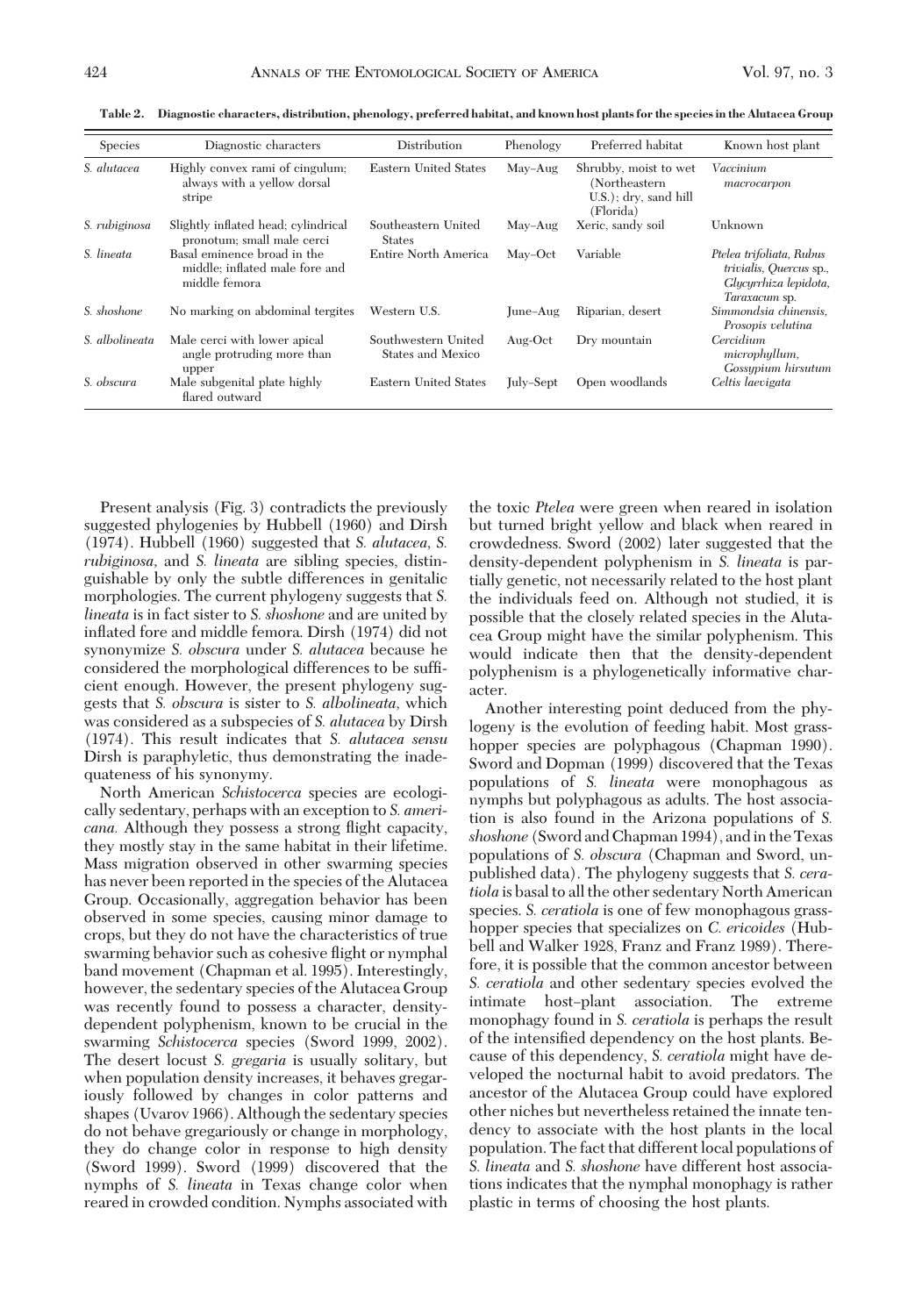# **The Alutacea Group**

The Alutacea Group consists of six closely related species: *S. alutacea* (Harris), *S. rubiginosa* (Harris), *S. lineata* Scudder, *S. shoshone* (Thomas), *S. albolineata* (Thomas), and *S. obscura* (Fabricius) (Table 2). It is characterized by four synapomorphies: round apex of male subgenital plate, rectangular male cerci, presence of small granules on pronotum and thorax, and constricted basal eminence of zygoma in male phallic complex. Useful plesiomorphic characters include unusually long antennae especially in males, robust body form, tegmina just slightly longer than the tip of abdomen, and tegmina colored in olive green or brown. The group is geographically confined in North America. Ecologically, the species in the group are arboreal and found in various woody habitats (Squitier and Capinera 2002a, Sword and Chapman 1994).

The Alutacea Group in the present sense is broader than in the sense of Hubbell (1960). He originally included three species, *S. alutacea, S. rubiginosa,* and *S. lineata,* within his Alutacea Group that were united by somewhat superficial characters. In this study, I have retained the species group name, but it now includes Hubbell's (1960) Alutacea, Obscura, and Shoshone Groups. Subspecies of *S. alutacea sensu* Dirsh (1974) are now considered valid species, with the exception of *S. insignis* Hebard, which is now a synonym of *S. albolineata.*

#### **Key to North American** *Schistocerca* **Species**

- 1. Mesosternum with lateral lobes longer than wide. Prosternal process always present. Male subgenital plate always bilobed. Usually moderate to large size . . . . . . 2, *Schistocerca* Stål
	- Mesosternum with lateral lobes as wide as long or wider than long. Prosternal process present or absent. Male subgenital plate variable. Usually small to medium size. ..... Other Acrididae
- 2. Small for the genus ( $\delta$ TL = 29–32 mm;  $\Omega$ TL = 39-41 mm), eyes highly prominent. Tegmina narrow, antennae much longer than the length of head and pronotum. Hind femur with two dark dorsal bands. Taken alive, color green. Museum specimens brown. Endemic in Central Florida, only found on Florida rosemary *Ceratiola ericoides*..................

.......... *S. ceratiola* Hubbell and Walker body size moderate to large. Tegmina broad.

- ............................. 3 3. Tegmina much longer than the tip of abdomen, and posterior margin of tegmina colorless and transparent. Entire tegmina with distinct black patches or mottling . . . . . . . . . . . . . . . 4
	- Tegmina slightly longer than the tip of abdomen, and the entire tegmina brown, olive green, liver brown, or rusty brown, with or without slight mottling ....................5
- 4. Tegmina transparent with large distinct dark patches. Overall brown in color. Lateral lobe of pronotum with two dark markings. Median



**Figs. 427.** External morphological characters of the species in the Alutacea Group.  $(4-7)$  *S. alutacea*;  $(8-11)$  *S. rubiginosa*; (12–15) *S. lineata*; (16–19) *S. shoshone*; (20–23) *S. albolineata*; (24Ð27) *S. obscura*; (4, 8, 12, 16, 20, and 24) male epiproct;  $(5, 9, 13, 17, 21,$  and  $25)$  male subgenital plate;  $(6, 12)$ 10, 14, 18, 22, and 26) male cercus; (7, 11, 15, 19, 23, and 27) hind femur pattern. Bar  $a = 1$  mm for 4, 8, 12, 16, 20, and 24. Bar  $b = 1$  mm for 5, 9, 13, 17, 21, and 25. Bar  $c = 1$  mm for 7, 11, 15, 19, 23, and 27.

carina of pronotum low and prozona slightly constricted. Antennae as long as the length of head and pronotum. Hind femur without dorsal bands. Males slightly smaller than females.

................ *S. americana* (Drury) Tegmina transparent with many irregular mottling. Overall gray in color. Lateral lobe of pronotum, with single dark marking and white marking at the base. Median carina of pronotum slightly tectiform, especially in females and prozona not constricted. Antennae slightly longer than the length of head and pronotum. Hind femur with two dorsal bands. Males much smaller than females........

................. *S. nitens* (Thunberg)

- 5. Entire body rusty brown sometimes with slight mottling on tegmina. Median carina of pronotum distinctly elevated. Antennae shorter than the length of head and pronotum, and weakly ensiform ......... *S. damnifica* (Saussure) Body color variable with tegmina uniformly
	- brown or with slight mottling. Median carina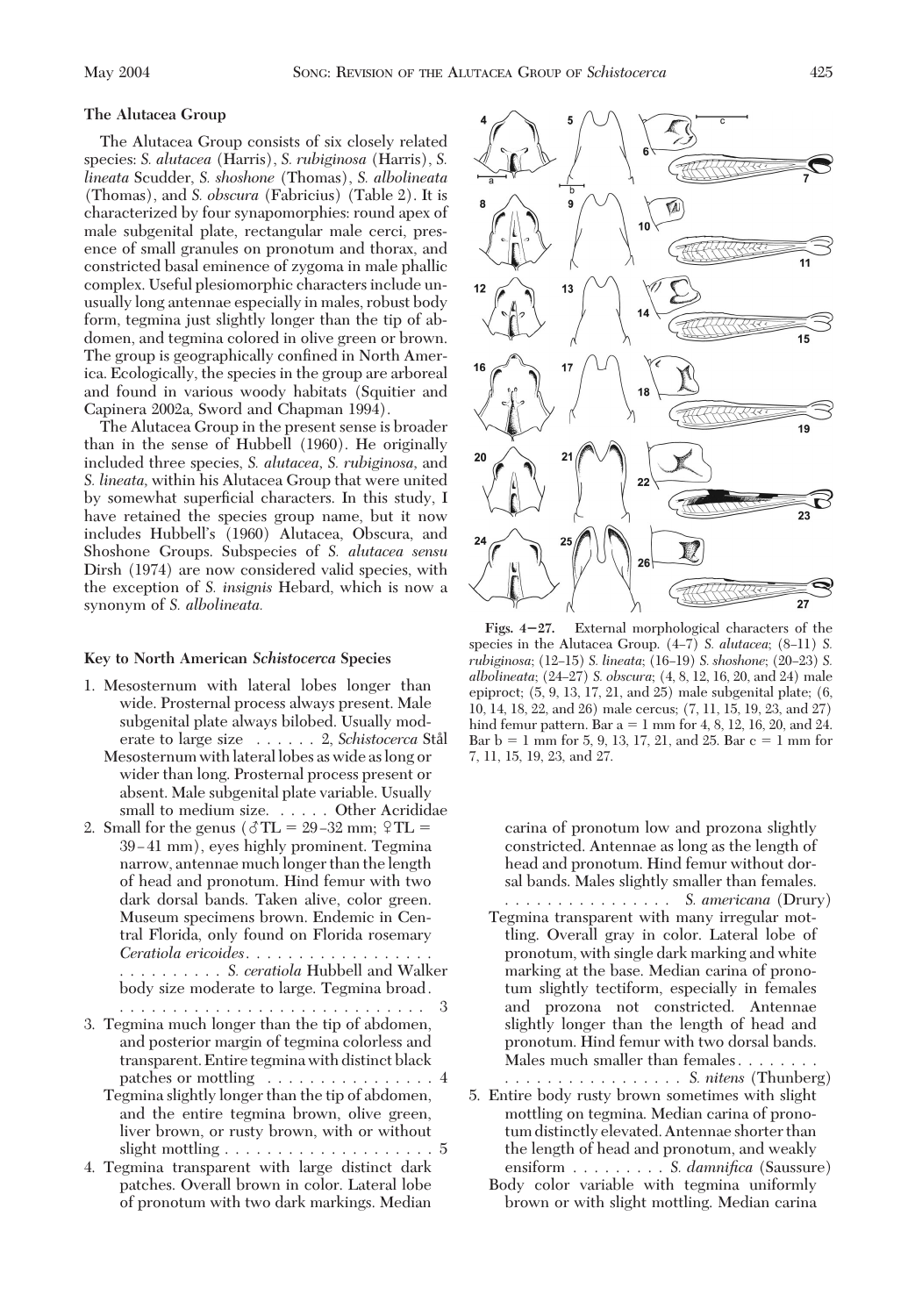

**Figs. 2851.** Male genitalic structures of the species in the Alutacea Group. (28-31) *S. alutacea*; (32-35) *S. rubiginosa*; (36-39) *S. lineata*; (40-43) *S. shoshone*; (44-47) *S. albolineata*; (48Ð51) *S. obscura*; (28, 32, 36, 40, 44, and 48) cingulum; (29, 33, 37, 41, 45, and 49) "basal eminence" of zygoma; (30, 34, 38, 42, 46, and 50) endophallus; (31, 35, 39, 43, 47, and 51) epiphallus. Ac, arch of cingulum; Anc, ancora; Ap, apical valve of aedeagus; Apd, apodemes of cingulum; Bp, basal valve of aedeagus; Br, bridge of epiphallus; Cv, valve of cingulum; Gpr, gonopore process; Lp, lophus; Rm, rami of cingulum; Zyg, zygoma. Bar  $a = 1$  mm for 28, 32, 36, 40, 44, and 48. Bar  $b = 1$  mm for 29, 33, 37, 41, 45, and 49. Bar  $c =$ 1 mm for 30, 34, 38, 42, 46, and 50. Bar  $d = 1$  mm for 31, 35, 39, 43, 47, and 51.

of pronotum not elevated. Antennae, especially in males, much longer than the length of head and pronotum, and filliform  $\dots \dots$ 

. . . . . . . . . . . . . . . . 6, the Alutacea Group

- 6. Male epiproct without a pair of tubercles (Figs. 20 and 24). Apical lobes of male subgenital plate slightly or much ßared outward (Figs. 21 and 25). Integument highly setose .......7
	- Male epiproct with a pair of tubercles (Figs. 4, 8, 12, and 16). Apical lobes of male subgenital plate not ßared outward (Figs. 5, 9, 13, and 17). Integument moderately or sparsely setose . .
- ............................. 8 7. Male cerci highly bilobed, and lower apical angle protruding more than upper (Fig. 22). Apical lobes of male subgenital plate only slightly flared outward (Fig. 21). Upper carina and

upper carinula of hind femora without a row of small dots. Two distinct dorsal bands on hind femora with upper half of medial area black (Fig. 23). Hind tibiae mostly red, sometime black or blue ...... *S. albolineata* (Thomas)

- Male cerci not bilobed (Fig. 26). Apical lobes of male subgenital plate highly ßared outward (Fig. 25). Upper carina and upper carinula of hind femora with a row of small dots (Fig. 27). Two dorsal bands on hind femur present or obliterated to no band. Hind tibiae purple, brown or black ...... *S. obscura* (Fabricius)
- 8. Fore and middle femora of males distinctively inßated. "Basal eminence" of cingulum, hourglass shaped, and very broad in the middle (Figs. 41 and 45) ..................9
	- Fore and middle femora of males not inßated. "Basal eminence" of cingulum, slightly or highly constricted in the middle (Fig. 29 and 33) . . . . . . . . . . . . . . . . . . . . . . . . . . 10
- 9. Overall coloration olive green. Upper carina and upper carinula without a row of small dots (Fig. 19). Hind tibiae mostly red, pink, or orange. Posterior margin of abdominal tergites always without a row of black dots. Found in the southwestern United States (Arizona, California, Utah, Nevada, and Colorado) .....
	- ................ *S. shoshone* (Thomas) Coloration extremely variable (brown, olive green, or black and yellow). Upper carina and upper carinula with a row of small dots. Hind tibiae brown, red, or black. Posterior margin of abdominal tergites always with a row of black dots. Widespread in the United States..... ................... *S. lineata* Scudder
- 10. Overall coloration rusty brown. Pronotum cylindrical, not narrowing toward head. Head slightly inßated. Dorsal longitudinal stripe usually absent, but can be present. Male cerci small, quadrate, length about the same as width, distal tip slightly bilobed (Fig. 10) . .
	- ............... *S. rubiginosa* (Harris) Overall coloration brownish to slightly olive green. Pronotum narrowing toward head. Head small and not inßated. Dorsal longitudinal stripe always present. Male cerci quadrate, length about the same as width, slightly inflated in the middle, distal tip bilobed (Fig. 6) . . . . . . . . . . . . . . . *S. alutacea* (Harris)

# *Schistocerca alutacea* **Harris, 1841 stat. rev.** (Figs.  $4-7$  and  $28-31$ )

*Acrydium alutaceum* Harris, 1841: 139

*Schistocerca alutacea* (Harris) (Bruner, 1893: 26)

*Schistocerca alutacea* (Harris) (Henderson, 1942: 101)

*Schistocerca alutacea* (Harris) (Hubbell, 1960; 62)

*Schistocerca alutacea alutacea* (Harris) (Dirsh, 1974: 194)

**Male.** Medium size (total length  $= 33-40$  mm). Integument moderately setose. Median carina of pronotum distinct but not raised, with shallow sulci.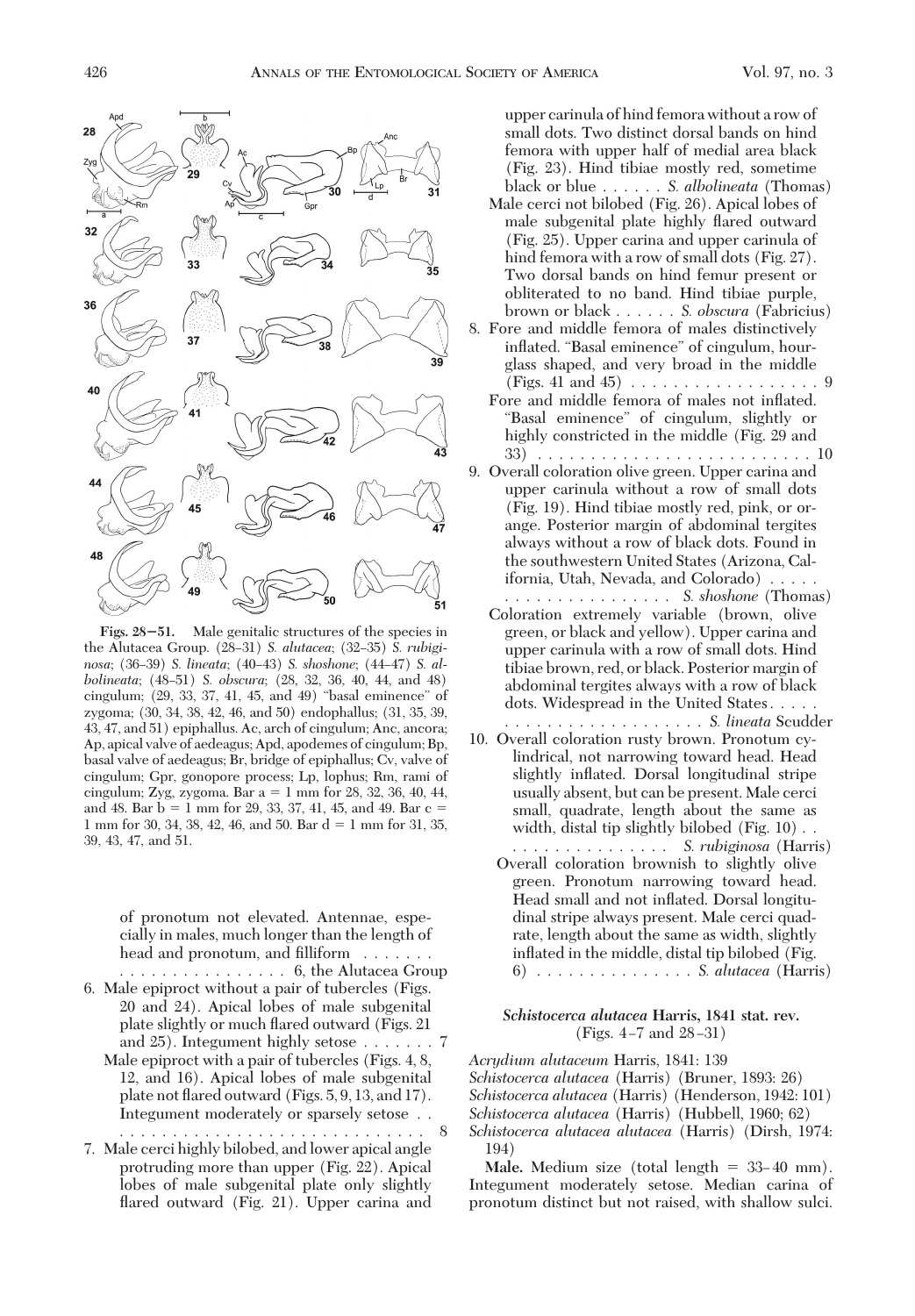Hind angle of pronotum slightly angular. Lateral lobe of metazona with granules. Pronotum slightly narrowing toward head. Head small and not inßated. Fore and middle femur not inßated. Epiproct with a pair of tubercles (Fig. 4). Cerci quadrate, length about the same as width, slightly inflated in the middle, distal tip bilobed (Fig. 6). Apical lobes of subgenital plate not outwardly ßared, notch U-shaped (Fig. 5). Phallus: Cingulum, surfaces of rami deeply infolded in the middle and highly convex, thus making "basal eminence" appear bilobate and highly constricted in the middle (Figs. 28 and 29). Endophallus, basal valves laterally semicircular, valves of cingulum straight, slightly protruding more than apical valves of aedeagus (Fig. 30). Epiphallus, distance between lophi as long as the length of base of a lophus (Fig. 31). Lophi inßated triangular. Color: Rusty brown to slightly olive green. Head yellow, rusty brown, olive green with faint to strongly dark subocular stripes. A pair of dark brown stripes between eyes from upper half of frontal ridge to occiput, often extending to pronotum. Head, pronotum, and tegmina with a yellow dorsal longitudinal stripe. Lateral lobe of pronoza without marking. Metazona sometimes with small granules. Epimeron without marking. Tegmina brown, sometimes with slightly mottling. Tegminal veins brown. Hind wing with slightly yellow tinge. Posterior margin of abdominal tergites with a row of black dots. Dorsal and ventral surface of hind femur light brown. Hind femur mostly without dorsal band, but sometimes with a trace. Medial area white, sometimes with irregular pattern of black dots. Carinula with a row of very small black dots (Fig. 7). Upper carina without dots. Hind tibia light brown, with tibial spines yellow with black tip.

**Female.** Much larger than  $\delta$  (TL = 49-52 mm). Median carina of pronotum slightly more raised. Otherwise same as male. Ovipositor: Ventral valves long in profile. Base of dorsal valves distinctively angular. Egg guide slightly narrowing toward apex, slightly curved upward. Pigmentation covering Jannone's organ distinct, sclerotized linearly in the middle.

**Diagnostic Characters.** *Schistocerca alutacea* can be uniquely distinguished based on the highly convex rami of cingulum (Figs. 28 and 29). It always has a yellow dorsal longitudinal stripe. Front and middle femora of the males are never inßated.

**Material Examined.** 1,223 specimens ( $\delta$ : 726,  $\Omega$ : 497) from ANSP, CHAP, CSUC, INHS, IRCW, LEMQ, OSEC, OSUC, SEMC, UMMZ, and UMSP.

**Type Material. NEOTYPE**  $\delta$  **(MCZ, here desig**nated) *S. alutacea* (Harris, 1841), with labels. "Mass. Martha's/Vineyard. West/Chop. Aug 1893," "West Chop, Mas./19 Aug 1893," "PROPERTY/M. C. Z./ Harvard," "TOPOTYPE/Schistocerca/alutacea (Harris)," "PLESIALLOTYPE/Schistocerca/alutacea (Harris)," "PLESIALLOTYPE/See Hubbell/1960: 62," "NEOTYPE/Schistocerca/alutacea (Harris)/H. Song, 2003."

**Distribution.** Examined specimens were collected from Alabama, Arkansas, Connecticut, Florida, Georgia,Maryland,Michigan,Mississippi, New Jersey, New York, North Carolina, Oklahoma, Pennsylvania, South Carolina, Tennessee, Virginia, and Wisconsin. This species is distributed mainly in the eastern United States.

**Biology.** *Schistocerca alutacea* prefers shrubby, moist to wet situations, including bogs, swamps, marshes, and thickets bordering mesic forests (Hubbell 1960). Besides wet habitats, Squitier and Capinera (2002a) found that the species also prefers dry sand hill. In Florida, nymphs occur starting in May, and adults can be frequently found in July and August (Squitier and Capinera 2002b).

**Taxonomic Discussion.** Although Hubbell (1960) considered the genitalic characters to be important for the Alutacea Group, Dirsh (1974) apparently overlooked these characters. His revision contained only two drawings of the cingulum of *S. alutacea alutacea,* and none for the other subspecies (Dirsh 1974). These drawings, however, failed to show the distinct "basal eminence"that Hubbell (1960) emphasized, making it difficult to validate Dirsh's taxonomic concept. I examined many phallic complexes of *S. alutacea* from various collecting localities, as well as the entire genitalia collection used by Hubbell, and I conclude that Hubbell's (1960) characterization was correct, thus reviving the taxonomic status to a valid species.

The type specimen in the collection of the Boston Society of Natural History was destroyed (Hubbell 1960). In the original description, Harris (1841) did not specify the sex of the type specimen, but the original measurement (length: 1.75 in; wingspan: 3 in) suggests that it was a female. Hubbell (1960) designated a plesiallotype, a male specimen topotypic of the type specimen, which, however, is not recognized by the International Code of Zoological Nomenclature (ICZN) (International Commission of Zoological Nomenclature 2000). Vickery and Kevan (1983) considered this plesiallotype as a neotype, but no formal action was taken. There is still some taxonomic confusion about the status of *S. alutacea* (Capinera et al. 2001), and I think it is necessary to designate a neotype. Therefore, I hereby designate Hubbell's (1960) plesiallotype as a neotype.

# *Schistocerca rubiginosa* **Harris, 1862 stat. rev.**  $(Figs. 8-11$  and  $32-35)$

*Acridium rubiginosum* Harris, in Scudder, 1862: 467 *Schistocerca rubiginosa* (Harris) (Hubbell, 1960: 66) *Schistocerca alutacea rubiginosa* (Scudder) (Dirsh, 1974: 198)

**Male.** Medium size  $(TL = 34-39$  mm). Integument without long setae. Median carina of pronotum distinct but not raised, with shallow sulci. Hind angle of pronotum slightly angular. Pronotum without pattern or granule. Anterior end of pronotum broad, and head slightly inßated. Overall pronotum cylindrical. Fore and middle femur not inßated. Epiproct with a pair of tubercles (Fig. 8). Cerci small, quadrate, length about the same as width, distal tip slightly bilobed (Fig. 10). Apical lobes of subgenital plate not outwardly ßared, notch U-shaped (Fig. 9). Phallus: Cingulum, surfaces of rami infolded in the middle and moderately convex,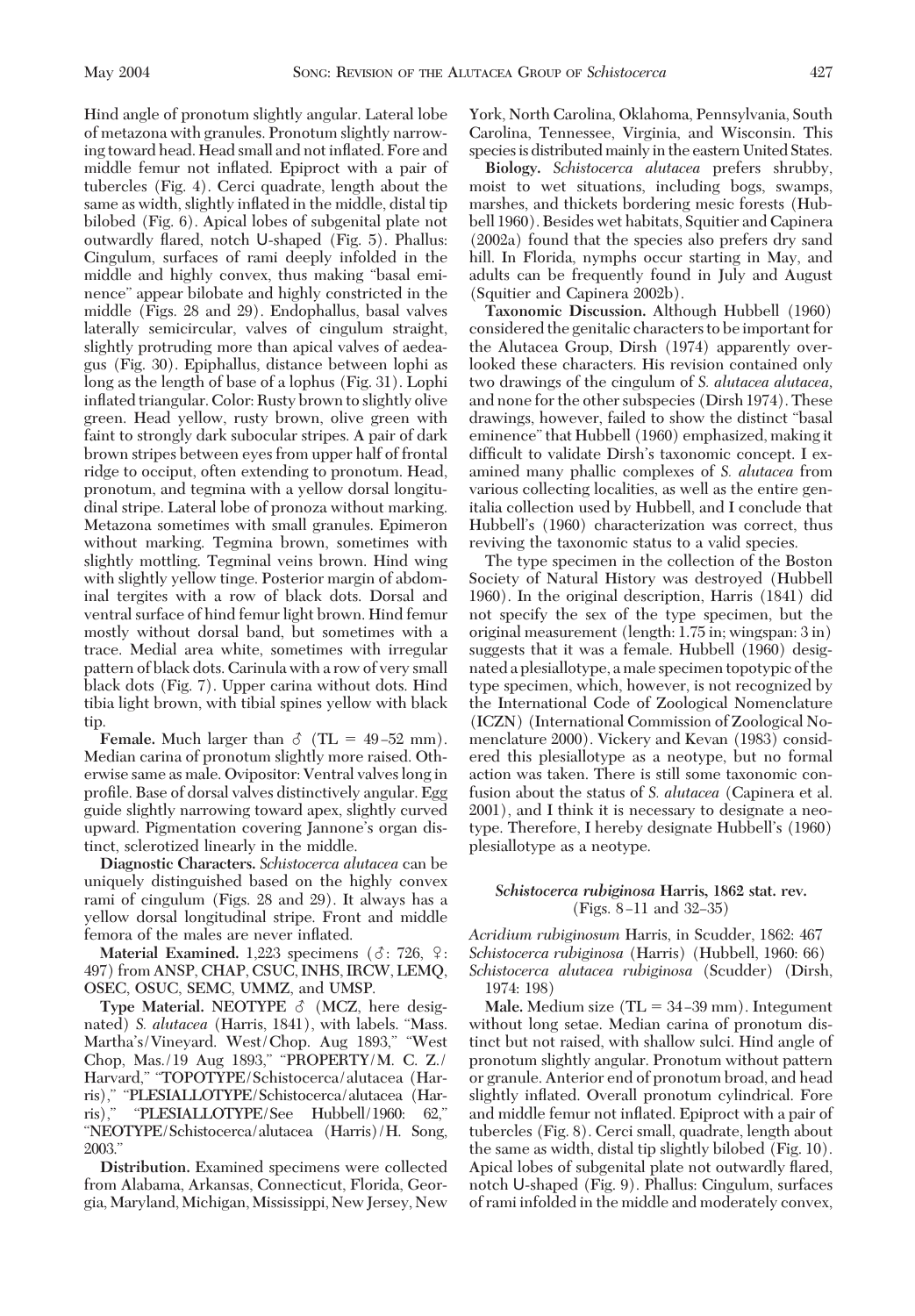thus making "basal eminence" appear slightly bilobate and somewhat constricted in the middle (Figs. 32 and 33). Endophallus, basal valves laterally semicircular, valves of cingulum straight, slightly protruding more than apical valves of aedeagus (Fig. 34). Epiphallus, distance between lophi as long as the length of base of a lophus (Fig. 35). Lophi inßated triangular. Color: Rusty brown. Head rusty brown with numerous small black dots, with faintly brown subocular stripes. A pair of rows of black dots between eyes from fastigium to occiput. Dorsal longitudinal stripe rarely present. Epimeron without pattern. Antennae rusty brown. Tegmina rusty brown with slight mottling. Tegminal veins rusty brown. Hind wing with yellow tinge. Posterior margin of abdominal tergites with a row of black dots. Dorsal and ventral surface of hind femur rusty brown. No dorsal band on hind femur. Medial area white to light brown with irregular pattern of black dots (Fig. 11). Upper and lower carinula with a row of black dots. Upper carina with a row of dots. Hind tibia light to rusty brown, with tibial spines yellow with black tip.

**Female.** Much larger than  $\delta$  (TL = 49-54 mm). Median carina of pronotum slightly more raised. Otherwise same as male. Ovipositor: Ventral valves long in profile. Base of dorsal valves distinctively angular. Egg guide slightly narrowing toward apex, slightly curved upward. Pigmentation covering Jannone's organ distinct, faintly sclerotized linearly in the middle.

**Diagnostic Characters.** *Schistocerca rubiginosa* can be distinguished by the slightly inßated head and the cylindrical pronotum. It also has the smallest male cerci (Fig. 10) compared with other species in the group. Overall coloration is almost always rusty brown, and most southern populations do not have a dorsallongitudinal stripe. This speciesis different from*S. alutacea* in the morphology of the rami of cingulum, which is only slightly convex (Figs. 32 and 33).

**Material Examined.** 1,292 specimens ( $\delta$ : 795,  $\Omega$ : 497) from ANSP, CSUC, IRCW, LEMQ, OSEC, SEMC, UMMZ, UMSP, UNSM, and WFRM.

**Type Material.**NEOTYPE - (UMMZ) *S. rubiginosa* (Harris, 1862), with labels. "BEAUFORT CO. S.C./1.1 mile N. Limehouse/(US17) 20 Aug,  $47/2$  T.H.Hubbell," "PLESIALLOTYPE/Schistocerca/rubiginosa (Harris)," "PLESIALLOTYPE/See Hubbell/1960:66," "Head and sub-/genital plate fig./Hubbell 1960: 14," "NEOTYPE/Schistocerca/rubiginosa (Harris)/H. Song, 2003."

**Distribution.** Examined specimens were collected mainly from the eastern United States including Connecticut, Florida, Georgia,Massachusetts, New Jersey, North Carolina, Tennessee, and South Carolina.

**Biology.** *Schistocerca rubiginosa* prefers xeric to xeromesic habitats, especially sandy soil (Hubbell 1960). In Florida, it is sympatric with *S. alutacea* and has a similar seasonal phenology (unpublished data).

**Taxonomic Discussion.** *Schistocerca rubiginosa* was considered a synonym of *S. alutacea* for almost 60 yr until Hubbell (1960) revised the group because of Rehn's (1901, 1902) erroneous observation. On the basis of morphological characters, I conclude that

Hubbell's (1960) characterization was correct, thus reviving the taxonomic status to a valid species.

As in *S. alutacea,* Hubbell (1960) designated a plesiallotype, which is not recognized by the Code (International Commission of Zoological Nomenclature 2000). Vickery and Kevan (1983) considered this as a neotype, but no formal action was taken. The rusty brown color of the species has sometimes caused misidentification, especially with female specimens, and even Dirsh erroneously identified it as either *S. damnifica* or *S. lineata* (unpublished data). Capinera et al. (2001) and Squitier and Capinera (2002a, b) did not recognize the species and considered it as a synonym of *S. alutacea.*To prevent further taxonomic confusion, I think it is necessary to designate a neotype. Thus, I hereby designate Hubbell's (1960) plesiallotype as a neotype.

## *Schistocerca lineata* **Scudder, 1899 stat. rev.** (Figs.  $12-15$ ,  $36-39$ , and  $28-31$ )

*Acridium emarginatum* Uhler, manuscript

*Acridium emarginatum*, *nomen nudum* Dodge, 1872: 15

*Acridium emarginatum* Scudder, 1872: 250

*Schistocerca lineata* Scudder, 1899: 465

*Schistocerca scudderi* Bruner, 1906, unnecessary replacement name

*Schistocerca lineata Scudder* (Hubbell, 1960: 71)

*Schistocerca emarginata* (Scudder) (Vickery and Kevan, 1964: 1555; 1983: 725)

*Schistocerca alutacea lineata* (Scudder) (Dirsh, 1974: 204)

**Male.** Medium size  $(TL = 32-50$  mm). Integument sparsely setose. Median carina of pronotum distinct and slightly raised, with distinct sulci. Hind angle of pronotum broadly angular. Lateral lobe of metazona mostly with granules. Pronotum slightly narrowing to head, and head medium size. Fore and middle femur highly inflated. Epiproct with a pair of tubercles (Fig. 12). Cerci quadrate, length about the same as width, slightly inflated in the middle, distal tip bilobed (Fig. 14). Lower apical angle of cerci protruding slightly more than upper. Apical lobes of subgenital plate not outwardly ßared, notch U-shaped (Fig. 13). Phallus: Cingulum, surfaces or rami not infolded and sinuate, thus making "basal eminence" appear hourglass– shaped, and broad in the middle (Figs. 36 and 37). Endophallus, basal valves laterally semicircular, valves of cingulum straight, slightly protruding more than apical valves of aedeagus (Fig. 38). Epiphallus, distance between lophi as long as the length of base of a lophus (Fig. 39). Lophi inßated triangular. Color: Hubbell (1960) analyzed the color variation of the species, and here I categorize it into four distinguishable ecotypes: typical (Figs. 52 and 53), brown (Figs. 54 and 55), aposematic (Figs. 56 and 57), and olive green (Figs. 58 and 59). Here I characterize the typical form, and the differences among ecotypes are shown in Table 3. Head light to greenish brown with brown subocular stripes. A pair of light brown stripes between eyes from upper half of frontal ridge to occiput. Head, pronotum, and tegmina usually with a light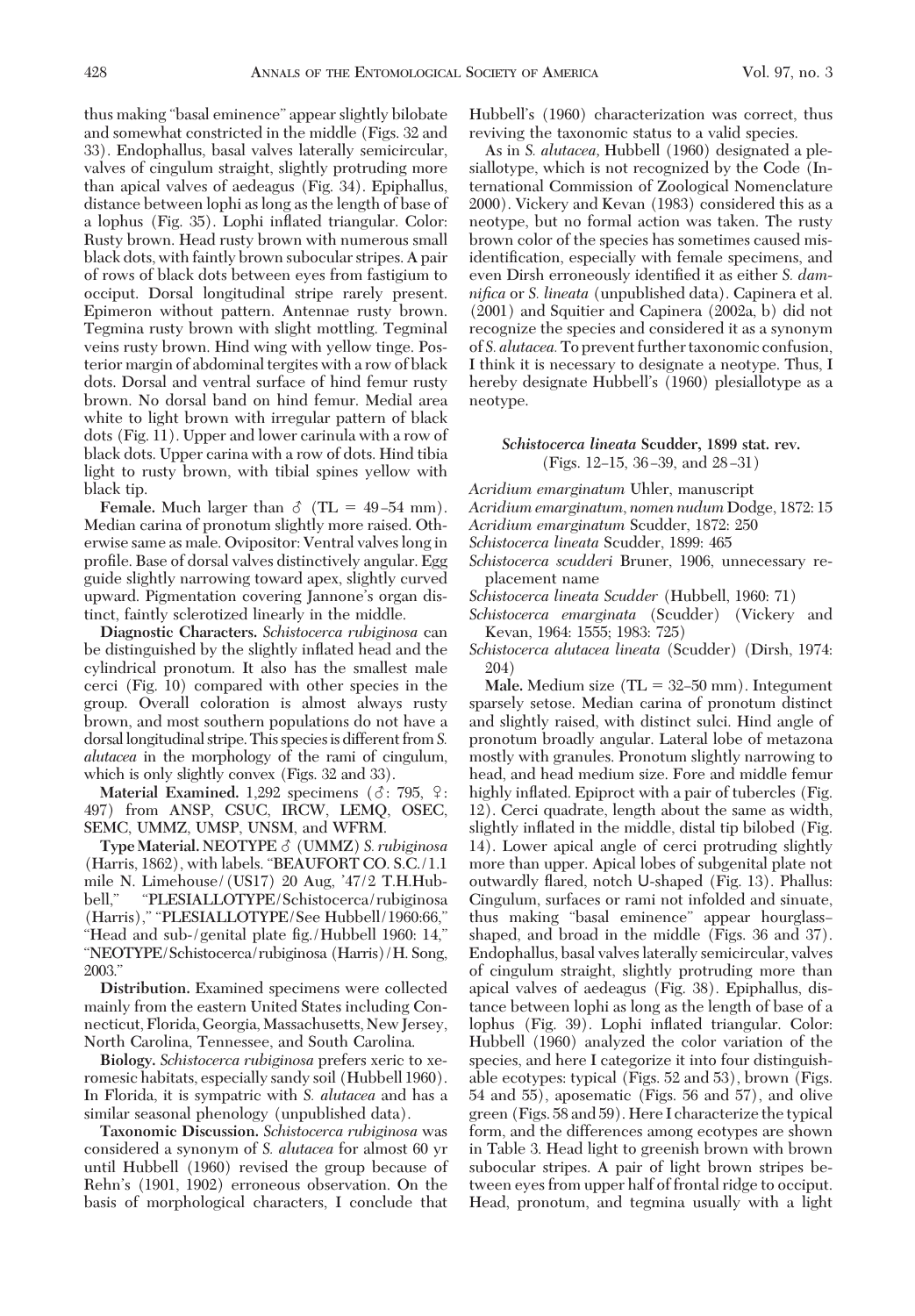

Figs. 52-59. Four ecotypes of *S. lineata*. (52-53) Typical form; (54–55) brown form; (56–57) aposematic form; (58– 59) olive green form. Bar  $= 1$  cm.

yellow dorsal longitudinal stripe. Lateral lobe of prozona without distinct marking. Metazona with small light yellow granules. Epimeron with small yellow granules. Tegmina light brown, with tegminal veins light brown. Hind wing with slightly yellow tinge. Posterior margin of abdominal tergites with a row of black dots. Dorsal and ventral surface of hind femur light brown. Hind femur without dorsal bands. Medial area light brown. Upper and lower carinula with a row of black dots (Fig. 15). Upper carina without dots. Hind tibia black especially on ventral side, with tibial spines yellow with black tip.

**Female.** Much larger than  $\delta$  (TL = 45–69 mm). Median carina of pronotum slightly more raised. Fore and middle femur not inßated. Otherwise same as male. Ovipositor: Ventral valves long in profile. Base of dorsal valves distinctively angular. Egg guide highly narrowing toward apex, highly curved upward. Pigmentation covering Jannone's organ distinct, sclerotized linearly in the middle.

**Diagnostic Characters.** *Schistocerca lineata* is the most polymorphic species in the Alutacea Group, and each local population is highly variable in coloration (Table 3) and perhaps host preference. Therefore, it is difficult to characterize this species except by the phallic morphology, where the "basal eminence" resembles an hour-glass and is broad in the middle (Figs. 36 and 37). This genitalic character was first introduced by Hubbell (1960). The species also possesses the inßated front and middle femora in males, which are also found in *S. shoshone.* However, *S. lineata* can

|             | Table 3. Four ecotypes of S. lineata and their color | variation                                                  |               |                                                                                                           |                                                                            |                                                                                                                                                                                    |                                                                                  |
|-------------|------------------------------------------------------|------------------------------------------------------------|---------------|-----------------------------------------------------------------------------------------------------------|----------------------------------------------------------------------------|------------------------------------------------------------------------------------------------------------------------------------------------------------------------------------|----------------------------------------------------------------------------------|
| Ecotypes    | Distribution                                         | Head                                                       | Dorsal stripe | Epimeron                                                                                                  | Tegmina                                                                    | Hind femur                                                                                                                                                                         | Hind tibia                                                                       |
| Fypical     | <b>Great Plains</b><br>region                        | Light to greenish brown<br>with brown subocular<br>stripes | Light yellow  | With small yellow<br>granules                                                                             | Light brown with light<br>brown veins                                      | Light brown without dorsal bands;<br>dots; upper carina without dots<br>carinula with a row of black                                                                               | Black especially on ventral side,<br>with tibial spines yellow with<br>black tip |
| Brown       | Great Lake<br>regions                                | subocular stripes<br>Brown with faint                      | Absent        | Without pattern                                                                                           | slight mottling, with<br>Light brown with<br>brown veins                   | dots; upper carina sometimes<br>carinula with a row of black<br>Brown without dorsal bands;<br>with a row of dots                                                                  | Light brown, with tibial spines<br>yellow with black tip                         |
|             | Aposematic Southwestern U.S.                         | subocular stripes<br>Yellow with black                     | Yellow        | without distinct<br>episternum and<br>epimeron black.<br>sulci between<br>Entirely yellow<br>marking, but | slight mottling, with<br>sometimes with<br>Yellowish brown,<br>brown veins | carinula with/without a row of<br>very small black dots; upper<br>distinct black dorsal bands;<br>carina mostly without dots<br>Light brown to yellow with                         | Black especially on ventral side,<br>with tibial spines yellow with<br>black tip |
| Olive green | Western United<br><b>States</b>                      | Olive green with dark<br>green subocular<br>stripes        | Bright yellow | With small yellow<br>granules                                                                             | Light brown to olive<br>green, with lemon<br>yellow veins                  | carina sometimes with dots, but<br>sometimes with a row of black<br>Olive green sometimes with two<br>dots, but usually absent; upper<br>dorsal bands; carinula<br>usually absent. | Pinkish red, with tibial spines<br>yellow with black tip                         |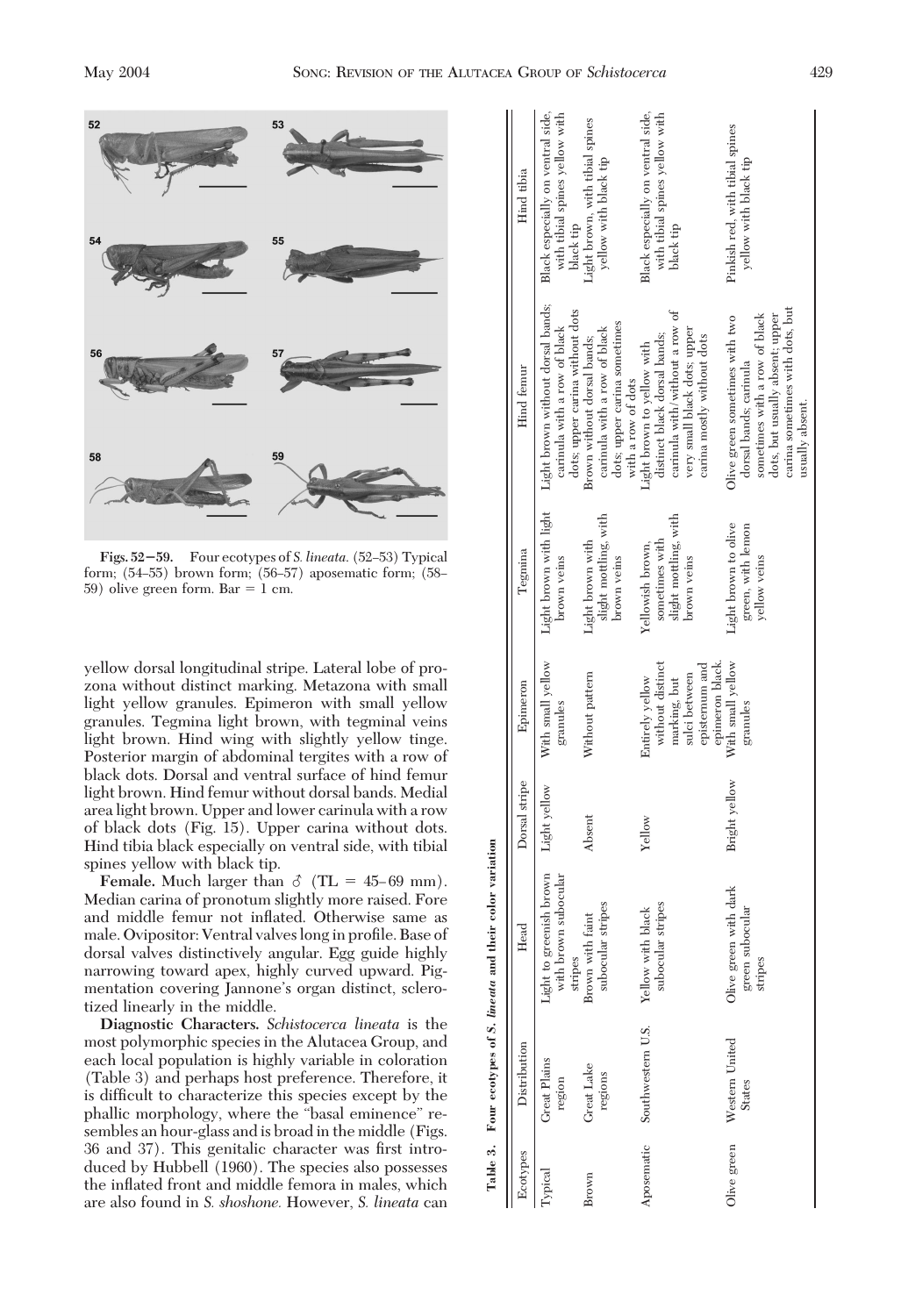always be distinguished from *S. shoshone* by the presence of the black dots on the abdominal tergites.

**Material Examined.** 3,151 specimens ( $\delta$ : 1656,  $\Omega$ : 1495) from ANSP, BYU, CSUC, INHS, IRCW, LEMQ, NMSU, OSEC, OSUC, SEMC, UARM, UMMZ, UMSP, UNSM, and WFRM.

**Type Material. LECTOTYPE**  $\delta$  **(ANSP)** *S. lineata* Scudder, 1899, with labels."Barbour Co./Kas. Cragin," "Schist./lineata/Scudder's/Type, 1899," "Ex Coll.L. Bruner/S. lineata Sc./Proc. Am. Ac. A.&S./Vol. XXXIV p. 466./Hebard Collection," "Schistocerca/lineata Sc./TYPE H86," "Sch. alutacea/lineata Sc./Lect./ V.M.Dirsh det., 1972."

**Distribution.** This is the most widely distributed species of *Schistocerca* in North America. Examined specimens were collected from Arizona, Arkansas, Connecticut, Colorado, Delaware, Georgia, Indiana, Illinois, Idaho, Iowa, Kansas, Kentucky, Massachusetts, Maryland, Michigan, Minnesota, Mississippi, Nebraska, New Jersey, New Hampshire, New Mexico, New York, North Dakota, Ohio, Oklahoma, Rhode Island, Sout Dakota, Texas, Utah, Virginia, and Wisconsin. Its distribution extends north to Manitoba and Alberta, Canada.

**Biology.** *Schistocerca lineata* is abundant in sandy areas but is also frequently found in other habitats. Detailed account of its habitat association is found in Hubbell (1960). Criddle (1932) reported that the development takes 39 d from the time of hatching. He also noted that this species has five nymphal instars. Sword et al. have shown that the Texas population has a density-dependent polyphenism in nymphal instar, mediated by the host preference (Sword 1999, Sword and Dopman 1999, Dopman et al. 2002, Sword 2002).

**Taxonomic Discussion.** Here, I designate four ecotypes of *S. lineata.* Dopman et al. (2002) found that the populations associated with either *Ptelea* or *Rubus* form a monophyletic clade using 16S rRNA and 12S rRNA regions of the mitochondrial DNA. Although their study demonstrated the lack of gene ßow between two host-associated populations, I am hesitant to create a new taxonomic concept at this moment, because not much is known about the populations in the midwestern and eastern United States. Highly conspicuous individuals from the southwestern states are more robust in form and slightly larger than nonconspicuous ones. In terms of coloration, specimens from Great Lake regions are brown and resemble *S. rubiginosa.* Aposematic specimens are never found in northern states, although the polymorphism of dorsal longitudinal stripe exists. In western states, specimens become almost indistinguishable from *S. shoshone* except on the basis of markings on abdominal tergites. These specimens have olive green hue, which is rarely observed in either southwestern or eastern populations. In all cases, however, crucial morphological characters, such as phallic complex and inßated male femur, are identical.

The main reason Dirsh (1974) changed the ranks of previously recognized species in the Alutacea Group was his claim to have found the hybrid between *S. lineata* and *S. albolineata.* I have examined several

specimens bearing labels by Dirsh (1974) stating, "Schistocerca alutacea lineata transient to albolineata." These specimens are, however, not hybrids, but aposematic individuals of *S. lineata* found in Texas. *S. lineata* is different from *S. albolineata* in terms of the phallic complex (Figs. 36–39) and the front and middle femora in males. Therefore, I argue that Dirsh's (1974) synonymy was based on the incorrect assumptions about the biology of the species, and here I revive the taxonomic status to a valid species.

There is also a long-standing confusion on the validity of the name *S. lineata.* Detailed account can be found in Appendix C, and here I argue that *S. lineata* is a valid name as *nomen protectum.*

## *Schistocerca shoshone* **Thomas, 1873 stat. rev.** (Figs.  $16 - 19$  and  $40 - 43$ )

*Acridium shoshone* Thomas, 1873: 295

- *Schistocerca venusta* Scudder, 1899: 467 (Hebard, 1935: 299)
- *Schistocerca obliquata* Scudder, 1899: 470 (Hebard, 1932: 279)
- *Schistocerca shoshone* (Thomas) (Henderson, 1942: 99)
- *Schistocerca alutacea shoshone* (Thomas) (Dirsh, 1974: 200)

**Male.** Medium size  $(TL = 39 - 44$  mm). Integument without long setae. Median carina of pronotum distinct and slightly raised, with distinct sulci. Metazona with numerous small granules. Hind angle of pronotum slightly angular. Fore and middle femur highly inflated. Epiproct with a pair of tubercles (Fig. 16). Cerci quadrate, length about the same as width, slightly inflated in the middle, distal tip bilobed (Fig. 18). Apical lobes of subgenital plate not outwardly ßared, notch U-shaped (Fig. 17). *Phallus:* Cingulum, surfaces or rami not infolded and sinuate, thus making "basal eminence" appear hourglass-shaped and very broad in the middle (Figs. 40 and 41). Endophallus, basal valves laterally semicircular, valves of cingulum straight, slightly protruding more than apical valves of aedeagus (Fig. 42). Epiphallus, distance between lophi as long as the length of base of a lophus (Fig. 43). Lophi inßated triangular. Color: Mostly light olive green, occasionally lemon yellow or slight brown. Two forms can be distinguished based on the presence of dorsal stripe. *Unstriped form:* Head olive green to yellow with dark olive green to brown subocular stripe. No pair of stripes between eyes, and no dorsal longitudinal stripe on head and pronotum. Lateral lobe of pronoza without marking. Metazona sometimes with small granules. Antennae yellow. No pattern on epimeron. Tegmina light olive green to yellow without any pattern. Tegminal veins light lemon-yellow to brown. Hind wing with slightly yellow tinge. Posterior margin of abdominal tergites without a row of black dots. Dorsal and ventral hind femur yellow to olive green. Medial area white without any pattern. Hind femur without dorsal bands. Carinula without pattern (Fig. 54). Hind tibia pink, orange to red, with tibial spines yellow with black tip. *Striped form:* Head light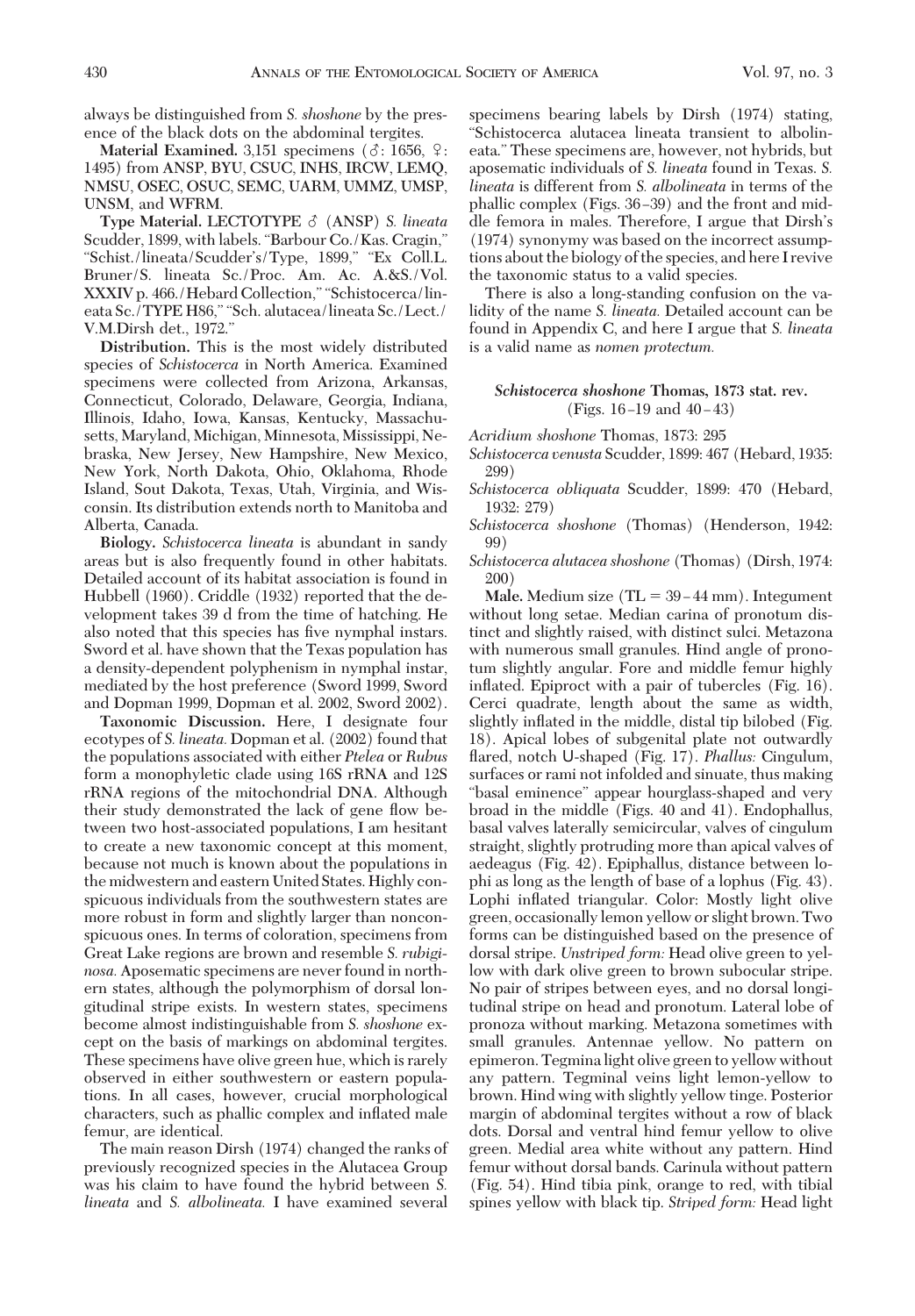olive green to yellow with faint dark olive green to brown subocular stripes. A pair of olive green stripes between eyes from upper half of frontal ridge to occiput. Head, pronotum, and tegmina with a yellow dorsal longitudinal stripe. Lateral lobe of prozona with no apparent marking, and lower half of prozona and entire metazona with yellow granules. Second epimeron sometimes with yellow marking. Antennae, tegmina, hind wing, abdomen, and hind femur same as unstriped form.

**Female.** Much larger than  $\delta$  (TL = 53–63 mm). Median carina of pronotum distinctly more raised. Fore and middle femur not inßated. Otherwise same as male. Ovipositor: Ventral valves short in profile. Base of dorsal valves distinctively angular. Egg guide highly narrowing toward apex, highly curved upward. Pigmentation covering Jannone's organ distinct, sclerotized linearly at the base.

**Diagnostic Characters.** *Schistocerca shoshone* can be easily distinguished by the absence of black markings on the abdominal tergites. These black markings appear to be the universal color pattern in *Schistocerca* species, but *S. shoshone* always lacks this pattern. This species is closely related to *S. lineata,* because both share the similar phallic morphology and inßated fore and middle femora in males.

**Material Examined.** 991 specimens  $(\delta: 498, \frac{9}{2}: 493)$ from ANSP, BYU, CSUC, INHS, IRCW, LEMQ, OSEC, OSUC, NMSU, SEMC, UARM, UMMZ, UMSP, UNSM, and WFRM.

Type Material. 1. NEOTYPE  $\delta$  lost. "Utah, Cache County, Logan" (Dirsh 1965) I was unable to find the neotype at ANSP. 2. LECTOTYPE  $\delta$  (ANSP, dissected phallus stored in a vial) *S. venusta* Scudder, 1899, with labels. "Indio, Calif./9 July, 1897," "Schist./ venusta/Scudder's/Type, 1899," "S.H.Scudder/Coll.," "Type/1829," "Lecto/type/R.&H. 1912," "venusta/ Scudder." 3. LECTOTYPE  $\delta$  (ANSP, dissected phallus stored in a vial) *S. obliquata* Scudder, 1899, with labels. "San Jose/del cabo/Mexico," "Schist./obliquata/Scudder's/Type, 1899," "Ex Coll.L.Bruner/S. obliquata Sc./ Proc. Am. Ac. A.&S./Vol. XXXIV p. 471/Hebard Collection," "Schistocerca/obliquata Sc./TYPE H393," "Lectotype."

**Distribution.** *Schistocerca shoshone* occurs in the western United States including Arizona, California, Colorado, Idaho, Nevada, New Mexico, Oregon, Texas, and Utah.

**Biology.** It is present in both riparian and desert habitats and prefers various woody plants (Sword and Chapman 1994). In Utah, it is frequently found in cornfields or other tall growing vegetation (Henderson 1942). This species is univoltine, and adults occur in June and July (Chapman et al. 1995).

**Taxonomic Discussion.** *Schistocerca shoshone* has both striped and unstriped forms that seem to be associated with certain host plants (Chapman et al. 1995). Because these two forms can apparently interbreed (Chapman and Sword, unpublished data), I hereby call these ecotypes of a single species.

Dirsh's (1974) redescription of *S. alutacea shoshone* is suspicious, because it states that the anterior femora of males are slightly or not at all inßated. All type specimens as well as all the examined specimens possess this character, and usually the inflation is even more obvious than in *S. lineata.* Therefore, I argue that Dirsh's synonymy is erroneous, and I hereby revive the taxonomic status to a valid species.

*Schistocerca albolineata* **Thomas, 1875 stat. rev., syn. nov.**

(Figs.  $20 - 23$  and  $44 - 47$ )

*Acridium albolineata* Thomas, 1875: 897

*Schistocerca mexicana* Scudder, 1899: 468 (Hebard, 1932: 281)

*Schistocerca insignis* Hebard 1932: 279 (**syn. nov.**)

*Schistocerca chinatiensis* Tinkham 1948: 607 (Dirsh, 1974: 209)

*Schistocerca alutacea insignis* (Hebard) (Dirsh, 1974: 212)

*Schistocerca alutacea albolineata* (Thomas) (Dirsh, 1974: 209)

**Male.** Medium size  $(T<sub>L</sub> = 39-43$  mm). Integument setose, with long setae on pronotum, thorax, cerci, and subgenital plate. Median carina slightly raised, with distinct sulci. Metazona with numerous small granules. Hind angle of pronotum slightly angular. Width of metazona slightly wider than width of prozona. Fore and middle femur not inßated. A pair of tubercles on epiproct absent (Fig. 20). Cerci quadrate, length 1.5 times longer than width, and bilobed (Fig. 22). Lower apical angle of cerci protruding more than upper. Apical lobes of subgenital plate slightly ßared outward, notch round V-shaped (Fig. 21). Phallus: Cingulum, surfaces of rami deeply infolded in the middle and highly convex, thus making "basal eminence" appear slightly bilobate and somewhat constricted in the middle (Figs. 44 and 45). Endophallus, basal valves ventral angle protruding more than dorsal, valves of cingulum club-shaped and curved downward, protruding more than apical valves of aedeagus (Fig. 46). Epiphallus, distance between lophi longer than the length of base of a lophus (Fig. 47). Lophi lamelliform. Color: Olive brown. Head yellowish to olive brown with dark-brown to black subocular stripes. A pair of olive brown stripes between eyes from upper half of frontal ridge to occiput. Head and pronotum with a bright yellow dorsal longitudinal stripe, sometimes extending to tegmina. Epimeron often distinctly yellow. Antennae yellow. Lateral lobe of pronotum sometimes with a yellow rectangular spot. Tegmina uniformly olive brown, with veins light-brown to yellow. Hind wing with yellow tinge. Posterior margin of abdominal tergites with a row of black dots. Dorsal and ventral surface of hind femur yellow, with two distinct black dorsal bands. Posterior tip of hind femur black. Outer face of hind femur, upper half of medial area sometimes black and lower half white (Fig. 23). Carinula and carina without spots. Hind tibia mostly red or orange-red, but occasionally black or blue, with tibial spines yellow with black tip.

**Female.** Much larger than  $\delta$  (TL = 49-61 mm). Median carina of pronotum more raised. Otherwise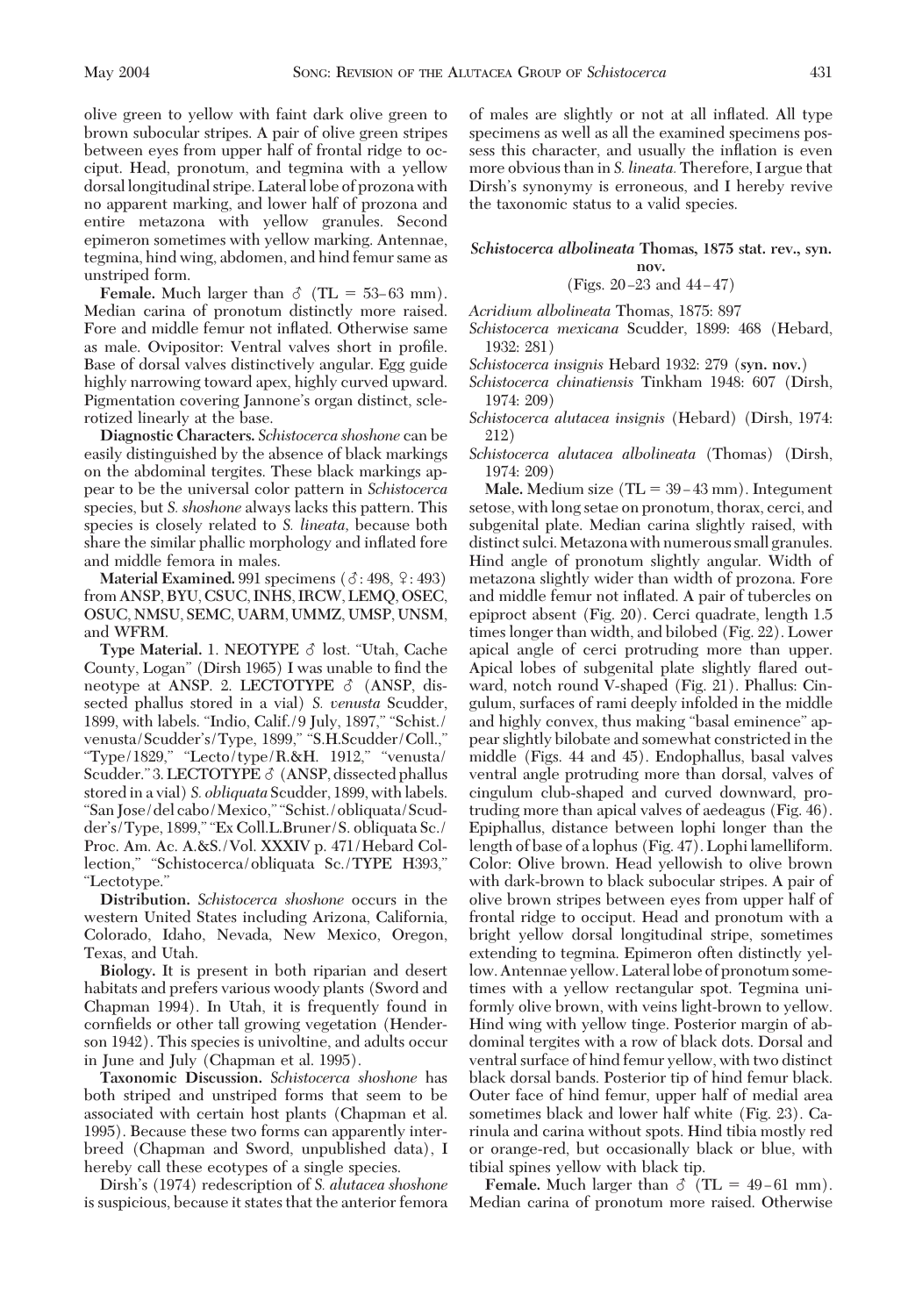same as male. Ovipositor: Ventral valves short in profile. Base of dorsal valves not angular. Egg guide not narrowing toward apex, slightly curved upward. Pigmentation covering Jannone's organ distinct, sclerotized circularly in the middle.

**Diagnostic Characters.** Males of *S. albolineata* posses elongated cerci with the lower apical angle protruding more than upper (Fig. 22), which is unique among the species in the Alutacea Group. The following characters can also be found in *S. obscura,* but the two species are never sympatric. They also have an elongated subgenital plate that is slightly ßared outward (Fig. 21). The epiproct lacks a pair of tubercles (Fig. 20). The epiphallus is wide in the bridge between lophi (Fig. 47), and the apical valve of cingulum is clubbed (Fig. 46). Most known specimens have a bright yellow dorsal longitudinal stripe, two black dorsal bands on hind femur, and red hind tibia.

Material Examined.  $240$  specimens  $(3:140, 9:100)$ from ANSP, BYU, NMSU, and UMMZ.

**Type Material.** 1. NEOTYPE  $\delta$  (ANSP) *S. albolineata* Thomas, 1875, with labels. "Ajo, Pima Co. Ariz./ ab.1800 feet (R&H)/IX, 18, 1922," "Schistocerca/ alutacea albolineata Thom./V.M. Dirsh det. 1971," "NEO-TYPE." 2. HOLOTYPE  $\delta$  (ANSP, dissected phallus stored in a vial) *S. mexicana* Scudder, 1899, with labels. "Sinaola, Mex./KOELS. J. BEHRENS," "Schist,/mexicana/Scudder's/Type, 1899," "S.H.Scudder/Coll.," "Type 1830," "Holotype," "HOLOTYPE/ Sch. mexicana/Scudder, 1899./V.M. Dirsh 1964." 3. HOLOTYPE  $\delta$  (ANSP, dissected phallus stored in a vial) *S. insignis* Hebard, 1932, with labels."Guadalajara Jalisco/9.19 1903. Mex./J.F. McClendon," "Schistocerca/insignis/Hebard,/TYPE 5509." 4. ALLOTYPE (ANSP) *S. insignis* Hebard, 1932, with labels. "Guadalajara Jalisco/9.18 1903. Mex./J.F. McClendon," "Schistocerca/insignis/Hebard,/Allotype 9." 5. HOLOTYPE (CAS) *S. chinatiensis* Tinkham 1948, with labels. "Chinatis/3 miles W of/Schafter/19 Oct 46," "Type/Schistocerca/chinatiensis/msp. 1947 Tink.," "ERNEST ROBERT TINKHAM/COLLEC-TION-1988/DONATED TO THE CALIFORNIA/ ACADEMY OF SCIENCES/by Marion Blair Tinkham," "California Academy/of Sciences/Type no. 16968."

**Distribution.** *Schistocerca albolineata* occurs in the southwestern United States including Arizona, New Mexico, and Texas. Its distribution extends south to Jalisco, Mexico.

**Biology.** *Schistocerca albolineata* prefers dry mountainous habitats. It usually feeds on various woody plants, and adults can be found in early September (unpublished data). On Tucson Mountain, AZ, I found a population of emerging adults feeding on foothill Palo Verde *Cercidium microphyllum* (Torrey) Rose and Johnston (Fabaceae). Howard (1995) found that the Arizona populations preferred cotton *Gossypium hirsutum* L. (Malvaceae).

**Taxonomic Discussion.** Although *S. albolineata* is the most homogeneous species in the Alutacea Group in terms of coloration, examination of a large number of specimens revealed that the color variation indeed exists especially in hind tibia. Color variation in *Schistocerca* is well known (Hubbell 1960), and there seems to be the southward darkening progression in the species. *S. chinatiensis* Tinkham, described based on a local population from the Chinati Mountains, TX, has slightly darker coloration and black tibia. *S. insignis* Hebard, only known from eight specimens from Guadalajara, Mexico, is even darker in general coloration and has black tibia. Hubbell (1960) suggested that it is possible for *S. albolineata, S. chinatiensis,* and *S. insignis*to be of the same polytypic species, and I agree with his idea. All known specimens of the populations from Arizona, New Mexico, Texas, and Mexico possess the invariable diagnostic characters. Therefore, I accept Dirsh's (1974) synonymy of *S. chinatiensis*, and I hereby synonymize *S. insignis* under *S. albolineata* on the basis of morphological similarity. I also argue that Dirsh's synonymy overlooked the distinct morphological charactersin*S. albolineata,* and I hereby revive the taxonomic status to a valid species.

#### *Schistocerca obscura* **Fabricius, 1798** (Figs.  $24-27$  and  $48-51$ )

*Gryllus obscurus* Fabricius, 1798: 194 *Schistocerca obscura* (Fabricius) (Scudder, 1899: 465) *Schistocerca obscura* (Fabricius) (Dirsh, 1974: 181)

**Male.** Medium size  $(TL = 38 - 46$  mm). Integument highly setose. Median carina of pronotum distinct and slightly raised, with distinct sulci. Hind angle of pronotum slightly angular.Width of metazona slightly wider than width of prozona. Fore and middle femur not inflated. A pair of tubercles on epiproct absent (Fig. 24). Cerci quadrate, length twice longer than width, not bilobed (Fig. 26). Apical lobes of subgenital plate strongly ßared outward, notch deep (Fig. 25). Phallus: Cingulum, surfaces of rami deeply infolded in the middle and highly convex, thus making "basal eminence" appear bilobate and highly constricted in the middle (Figs. 48 and 49). Endophallus, basal valves ventral angle protruding more than dorsal, valves of cingulum club-shaped and curved downward, protruding more than apical valves of aedeagus (Fig. 50). Epiphallus, distance between lophi much longer than the length of base of a lophus (Fig. 51). Lophi lamelliform. Color: Olive green to liver color. Head yellowish to liver color with dark-brown to black subocular stripes. A pair of dark brown stripes between eyes from upper half of frontal ridge to occiput. Head and pronotum with a bright yellow dorsal longitudinal stripe, often extending to tegmina. Upper half of epimeron often distinctly yellow. Antennae yellow to orange. Lateral lobe of pronotum without pattern. Lower half of lateral prozona and entire metazona with yellow granules. Tegmina uniformly purplish liver color except for the extending dorsal longitudinal stripe. Tegminal veins same color as tegmina. Hind wing transparent with yellow tinge. Posterior margin of abdominal tergites with a row of black dots. Dorsal and ventral surface of hind femur yellowish olive to liver color, with two black dorsal bands which sometimes reduced to a trace. Medial area mostly white.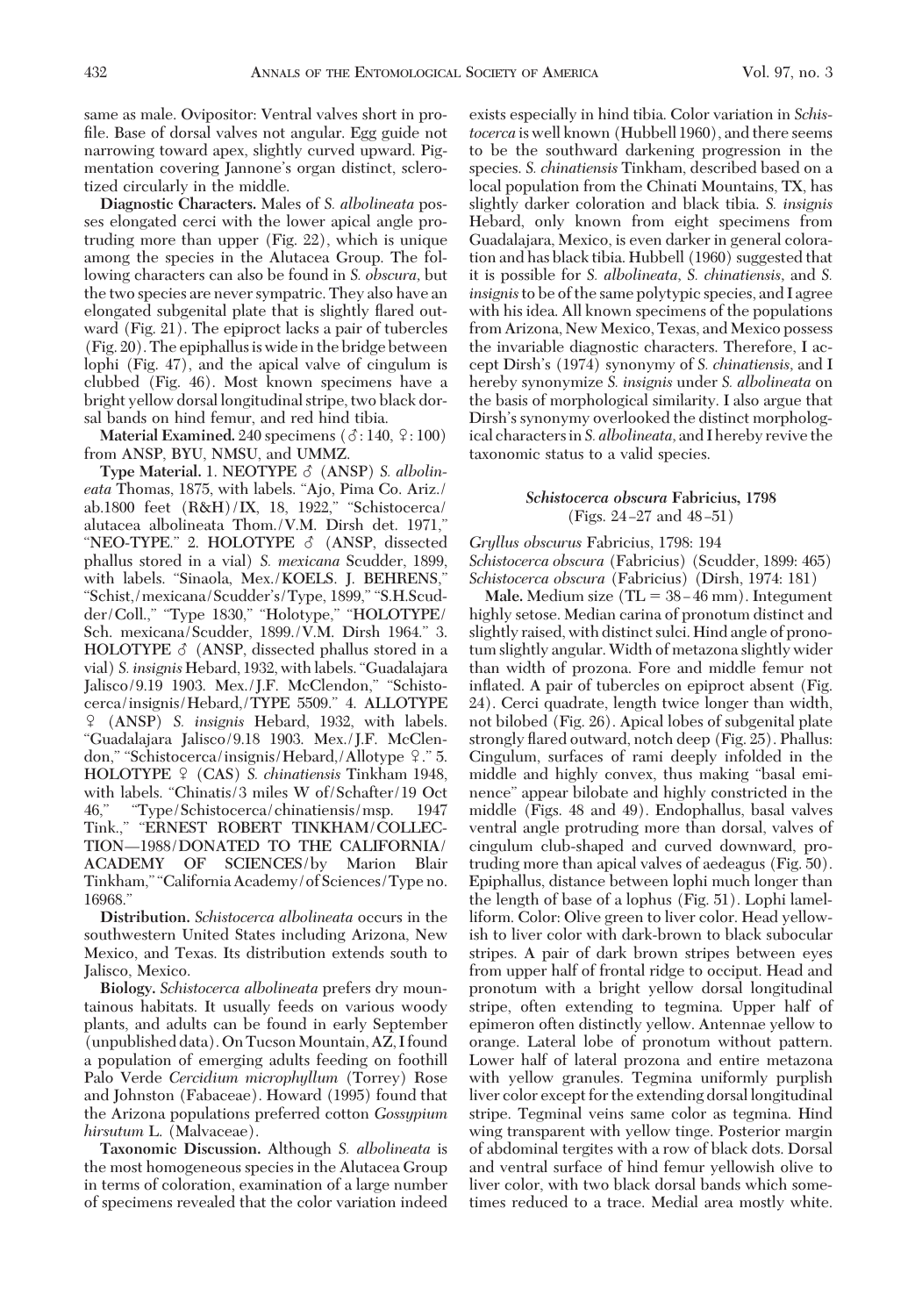Upper and lower carinula on outer face with a row of small black dots (Fig. 27). Hind tibia brown to black with tibial spines yellow with black tip.

**Female.** Much larger than  $\delta$  (TL = 52–70 mm). Median carina of pronotum more raised. Otherwise same as male. Ovipositor: Ventral valves long in profile. Base of dorsal valves distinctively angular. Egg guide slightly narrowing toward apex, ventral portion highly sinuate. Pigmentation covering Jannone's organ distinct, sclerotized circularly in the middle and patterns present on top.

**Diagnostic Characters.** *Schistocerca obscura* can be easily distinguished from other species in the Alutacea Group on the basis of the highly ßared male subgenital plate (Fig. 25). Male cerci are elongated with length twice longer than width, and not bilobed (Fig. 26). It also has the epiproct lacking a pair of tubercles (Fig. 24), the wide epiphallus (Fig. 51), and the clubbed apical valve of cingulum (Fig. 50), which it shares with *S. albolineata.*

**Material Examined.** 985 specimens  $(\delta: 495, \frac{9}{2}: 490)$ from ANSP, BYU, CHAP, CSUC, INHS, IRCW, LEMQ, NMSU, OSEC, OSUC, SEMC, UARM, UMMZ, UMSP, UNSM, and WFRM.

Type Material. 1. NEOTYPE  $\delta$  (BMNH) *S. obscura* (Fabricius, 1798), with labels, "Allen Co Ks/Ele. 062,15/R.H. Beamer," "NEO-/TYPE," "Brit.Mus./ 1925-208," "Schistocerca/obscura/(Fabr)," "Schistocerca/obscura (Fabr, 1798)/V.M. Dirsh det., 1974."

**Distribution.** Examined specimens were collected from Alabama, Arkansas, Florida, Georgia, Kansas, Louisiana, Maryland, Mississippi, Missouri, Nebraska, New Mexico, North Carolina, Oklahoma, South Carolina, Tennessee, Texas, and Virginia. Its distribution extends south to Tamaulipas, Mexico.

**Biology.** Duck (1944) documented the bionomics of *S. obscura* after the grasshopper outbreak in Oklahoma. It prefers to feed on woody plants such as American elm and cotton. The species has five nymphal instars and emerges as an adult  $\approx 50$  d after hatching. Populations in central and south Texas are commonly associated with hackberry, *Celtis laevigata* Willd. (Ulmaceae) (Chapman and Sword, unpublished data). Its preferred habitat is fields and open woodlands (Capinera et al. 2001). Emerging adults were collected in August in Florida (unpublished data).

**Taxonomic Discussion.** Dirsh (1974) treated *S. obscura* as a species distinct from *S. alutacea* based on the shape of subgenital plate (Fig. 25). However, the present phylogeny suggests that *S. obscura* is sister to *S. albolineata* indicating the paraphyly of *S. alutacea sensu* Dirsh (1974). No taxonomic action is taken for *S. obscura* in this revision, but this species is now considered to be included in the Alutacea Group.

#### **Acknowledgments**

I thank J. Wenzel for continuous guidance and N. Johnson for offering expertise on taxonomy. I am grateful to the curators of the museums from where I borrowed specimens, especially to D. Otte and J. Weintraub (ANSP) and L. Knowles and M. O'Brien (UMMZ) for allowing me to work at their collections. P. Perkins (MCZ) searched for the missing type. I thank G. Sword (USDA) for guidance and for sharing unpublished data and T. Cohn (UMMZ) for stimulating discussion on the nomenclature. J. Capinera (University of Florida) and the late R. Chapman (University of Arizona) provided invaluable information on the ecology of the grasshoppers during the fieldwork. I thank the members of Wenzel Lab, K. Pickett, S. Bucheli, and J. Raczkowski for reviewing the manuscript. I also thank T. Cohn and two anonymous reviewers for valuable comments on the manuscript. This work was funded by the National Science Foundation Graduate Research Fellowship and partially by the Orthopterists' Society Research Grant.

#### **References Cited**

- **Bianchi, F. A., and J. T. Kajiwara. 1966.** *Schistocerca vaga* Scudder. Proc. Hawaiian Entomol. Soc. 19:137.
- **Bruner, L. 1906.** Synoptic list of Paraguayan Acrididae, or locusts, with descriptions of new forms. Proc. U. S. Nat. Mus. 30: 613-694.
- **Cantrall, I. J. 1968.** An annotated list of the Dermaptera, Dictyoptera, Phasmatoptera, and Orthoptera of Michigan. Mich. Entomol. 1: 299-346.
- **Capinera, J. L., and T. S. Sechrist. 1982.** Grasshoppers (Acrididae) of Colorado: identification, biology and management. Colorado Agr. Exp. Sta. Bull. 584S.
- **Capinera, J. L., C. W. Scherer, and J. M. Squitier. 2001.** Grasshoppers of Florida. University Press of Florida, Gainesville, FL.
- **Chapman, R. F. 1990.** Food selection, pp. 39-72. *In* R. F. Chapman and A. Joern (eds.), Biology of grasshoppers. Wiley, New York.
- **Chapman, R. F., K. E. Espelie, and G. A. Sword. 1995.** Use of cuticular lipids in grasshopper taxonomy: A study of variation in *Schistocerca shoshone* (Thomas). Biochem. Syst. Ecol. 23: 383-398.
- **Cohn, T. J. 1999.** Nomenclatorial stability and the law of priority. Metaleptea 19: 8-9.
- **Cohn, T. J., and I. J. Cantrall. 1974.** Variation and speciation in the grasshoppers of the Conalcaeini (Orthoptera: Acrididae: Melanoplinae): the lowland forms of Western Mexico, the genus Barytettix. San Diego Soc. Nat. Hist. Memoir 6: 1-131.
- **Criddle, N. 1932.** The life-history of *Schistocerca lineata* Scud. Can. Entomol. 64: 98-102.
- **Dirsh, V. M. 1965.** Preliminary note for the revision of the genus *Schistocerca* Stål, 1873 (Orth. Acridoidea). EOS– Rev. Esp. Entomol. 41: 31-43.
- **Dirsh, V. M. 1974.** Genus S*chistocerca* (Acridomorpha, Insecta). Dr. W. Junk B. V. Publishers, The Hague, Switzerland.
- **Dodge, C. R. 1871.** Notes of a cowcatcher ride through Nebraska. Can. Entomol. 4: 14-16.
- **Dopman, E. B., G. A. Sword, and D. M. Hillis. 2002.** The importance of the ontogenetic niche in resource-associated divergence: evidence from a generalist grasshopper. Evolution 56: 731-740.
- **Duck, L. G. 1944.** The bionomics of S*chistocerca obscura* (Fabr). J. Kans. Entomol. Soc. 17: 105-119.
- **Franz, R., and S. E. Franz. 1989.** Records for the rosemary grasshopper, S*chistocerca ceratiola* Hubbell and Walker, in North Florida (Orthoptera: Acrididae). Fla. Entomol. 72: 386-387.
- **Goloboff, P. 1995.** NONA computer program, version 2.0. P. Goloboff, Tucuman, Argentina.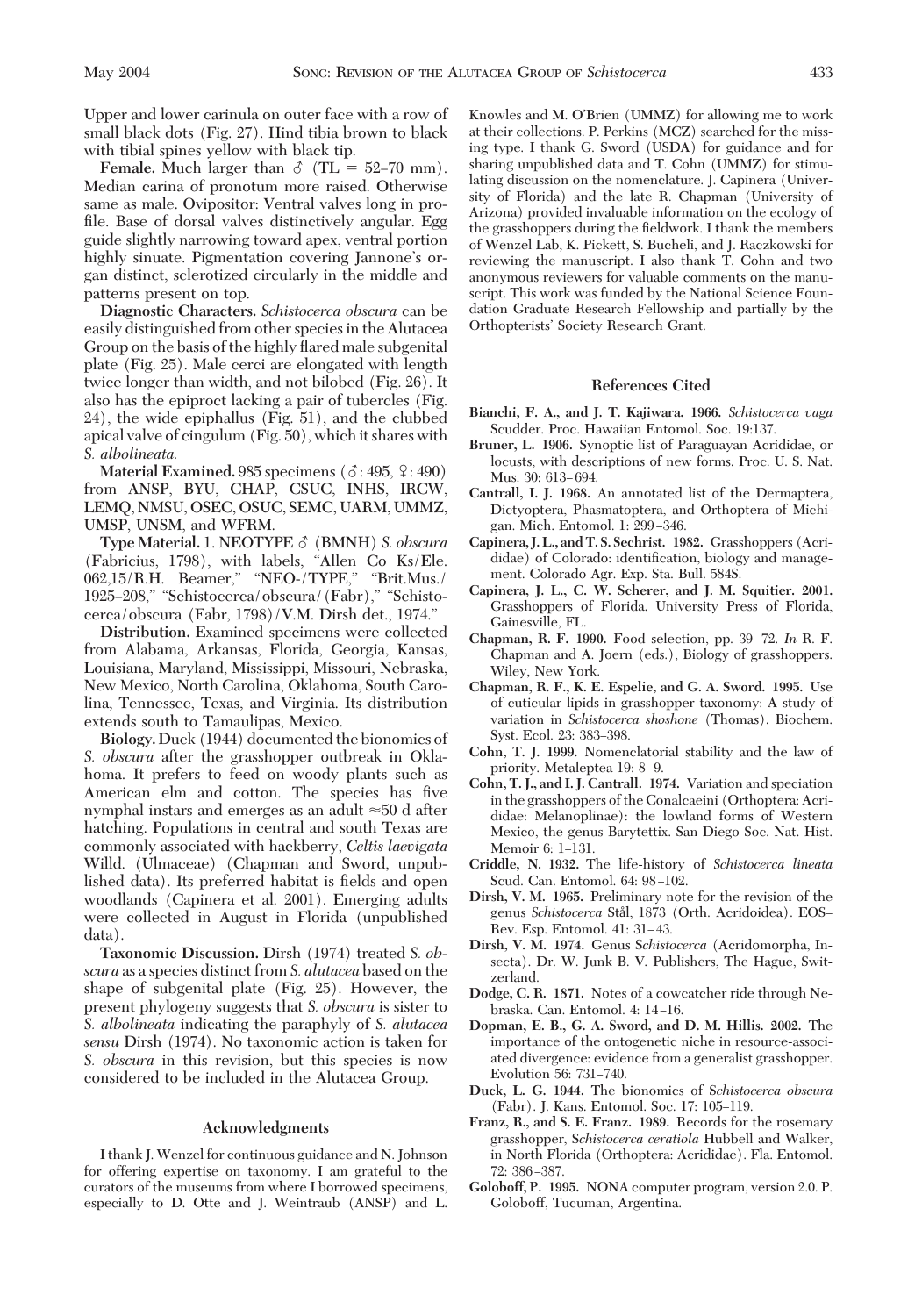- Harris, T.W. 1841. A report on the insects of Massachusetts, injurious to vegetation. Published agreeably to an order of the legislature, by the commissioners on the zoological and botanical survey of the state. Folsom, Wells, and Thurston, Cambridge, MA.
- **Harvey, A. W. 1979.** Hybridization studies in the S*chistocerca americana complex.* I. The specific status of the Central American locust. Biol. J. Linn. Soc. 12: 349-355.
- Harvey, A. W. 1981. A reclassification of the *Schistocerca americana c*omplex (Orthoptera: Acrididae). Acrida 10:  $61 - 77$ .
- **Harvey, A. W. 1982.** Hybridization studies in the S*chistocerca americana* complex. II. The Peruvian locust. Biol. J. Linn. Soc. 17: 217-223.
- **Hebard, M. 1923.** Studies in the Dermaptera and Orthoptera of Colombia, Third Paper, Orthopterous family Acrididae. Trans. Am. Entomol. Soc. (Phila.). 49: 165-313.
- **Hebard, M. 1924.** Studies in the Acrididae of Panama (Orthoptera). Trans. Am. Entomol. Soc. (Phila.). 50: 75–140.
- **Hebard, M. 1932.** New species and records of Mexican Orthoptera. Trans. Am. Entomol. Soc. (Phila.). 58: 201-390.
- **Hebard, M. 1935.** Studies in the Orthoptera of Arizona, Part II. A list of the Dermaptera and Orthoptera of Arizona with new records and corrections of the literature subsequent to 1900. Trans. Am. Entomol. Soc. (Phila.). 61: 269-316.
- **Helfer, J. R. 1972.** How to know the grasshoppers, cockroaches, and their allies. W. C. Brown Company, Dubuque, IA.
- **Henderson, W. W. 1942.** The genus S*chistocerca i*n Utah (Orthoptera-Locustidae-Cyrtacanthacrinae). Proc. Utah Acad. Sci. Arts Lett. 20: 99-103.
- **Howard, J. J. 1995.** Variation in dietary patterns among and within polyphagous grasshopper species (Orthoptera: Acrididae). J. Insect Behav. 8: 563-577.
- **Hubbell, T. H. 1932.** A revision of the Puer Group of the North American genus M*elanoplus,* with remarks on the taxonomic value of the concealed male genitalia in the Cyrtacanthacridinae (Orthoptera, Acrididae). Misc. Publ. Mus. Zool. Univ. Mich. 23: 1-64.
- **Hubbell, T. H. 1960.** The sibling species of the Alutacea Group of the bird-locust genus *Schistocerca* (Orthoptera, Acrididae, Cyrtacanthacridinae). Misc. Publ. Mus. Zool. Univ. Mich. 116: 1-91.
- **Hubbell, T. H., and F. W. Walker. 1928.** A new shrubinhabiting species of *Schistocerca* from Central Florida. Occas. Pap. Mus. Zool. Univ. Mich. 197: 1-10.
- **International Commission of Zoological Nomenclature. 2000.** International Code of Zoological Nomenclature. The International Trust for Zoological Nomenclature, London, United Kingdom.
- **Jago, N. D., A. Antonious, and P. Scott. 1979.** Laboratory evidence showing the separate species status of S*chistocerca gregaria,* a*mericana* and c*ancellata (*Acrididae, Cyrtacanthacridinae). Syst. Entomol. 4: 133-142.
- **Jago, N. D., A. Antonious, and J. P. Grunshaw. 1982.** Further laboratory evidence for the separate species status of the South American locust (S*chistocerca cancellata* Serville) and the Central American locust (S*chistocerca piceifrons piceifrons* Walker) (Acrididae, Cyrtacanthacridinae). J. Nat. Hist. 16: 763-768.
- **Kellogg, V. L. 1905.** American Insects. Henry Holt and Company, New York.
- **Kevan, D.K.M. 1980.** *Romalea guttata* (Houttuyn), name change for well-known "Eastern lubber grasshopper" (Orthoptera: Romaleidae). Entomol. News 19: 139-140.
- **Kevan, D.K.M. 1989.** Transatlantic travellers. Antenna 13:  $12 - 15.$
- **King, R. L., and E. H. Slifer. 1955.** The inheritance of red and blue hind tibiae in the lesser migratory grasshopper, M*elanoplus mexicanus mexicanus* (Saussure). J. Hered. 46: 302–304.
- **Lugger, O. 1898.** The Orthoptera of Minnesota. University of Minnesota, St. Paul, MN.
- **Nixon, K. C. 2002.** WinClada computer program, version 1.00.18-OptCodeFix (BETA). K. C. Nixon, Ithaca, NY.
- **Osborn, H. 1939.** Meadow and pasture insects. The Educator's Press, Columbus, OH.
- **Otte, D. 1970.** A comparative study of communicative behavior in grasshoppers. Misc. Publ. Mus. Zool. Univ. Mich. 141: 1-168.
- **Pener, M. P., and Y. Yerushalmi. 1998.** The physiology of locust phase polymorphism: an update. J. Insect Physiol. 44: 365-377.
- **Rehn, J.A.G. 1901.** S*chistocerca rubiginosa* and a*lutacea* in coitus. Entomol. News 12: 294.
- **Rehn, J.A.G. 1902.** S*chistocerca alutacea* and r*ubiginosa.* Entomol. News 13: 89.
- **Richman, D. B., D. C. Lightfoot, C. A. Sutherland, and D. J. Ferguson. 1993.** A manual of the grasshoppers of New Mexico. New Mexico Extension Handbook 7.
- **Ritchie, M., and D. E. Pedgley. 1989.** Desert locusts cross the Atlantic. Antenna 13: 10-12.
- **Scudder, S. H. 1872.** Notes on the Orthoptera collected by Dr. F. V. Hayden in Nebraska, pp. 247–261. In Final report of the United States Geological survey of Nebraska and adjacent territories, Washington, DC.
- **Scudder, S. H. 1899.** The Orthopteran genus S*chistocerca.* Proc. Am. Acad. Arts Sci. 34: 439-476.
- **Squitier, J. M., and J. L. Capinera. 2002a.** Habitat associations of Florida grasshoppers (Orthoptera: Acrididae). Fla. Entomol. 85: 235-244.
- **Squitier, J. M., and J. L. Capinera. 2002b.** Observations on the phenology of common Florida grasshoppers (Orthoptera: Acrididae). Fla. Entomol. 85: 227-234.
- **Stidham, J. A., and T. A. Stidham. 2002.** First records of *Schistocerca camerata* (Orthoptera: Acrididae) in the United States. Entomol. News 113: 326-327.
- **Sugerman, B. B. 1966.** S*chistocerca vaga* Scudder. Proc. Hawaiian Entomol. Soc. 19: 149.
- **Sword, G. A. 1999.** Density-dependent warning coloration. Nature (London) 397: 217.
- **Sword, G. A. 2002.** A role of phenotypic plasticity in the evolution of aposematism. Proc. R. Soc. Lond. B. Biol. Sci. 269: 1639-1644.
- **Sword, G. A., and R. F. Chapman. 1994.** Monophagy in a polyphagous grasshopper, S*chistocerca shoshone.* Entomol. Exp. Appl. 73: 255-264.
- **Sword, G. A., and E. B. Dopman. 1999.** Developmental specialization and geographic structure of host plant use in a polyphagous grasshopper, S*chistocerca emarginata* (l*ineata*) (Orthoptera: Acrididae). Oecologia (Heidelb.). 120: 437-445.
- **Thomas, C. 1873.** Description of new species of Orthoptera collected in Nevada, Utah, and Arizona, by the expedition under Lieutenant George M. Wheeler. Proc. Acad. Nat. Sci. Phila. 1873: 295-297.
- **Uvarov, B. 1966.** Grasshoppers and Locusts, vol. 1. Cambridge University Press, Cambridge, United Kingdom.
- **Uvarov, B. 1977.** Grasshoppers and Locusts, vol. 2. Centre for Overseas Pest Research, London, England.
- **Vickery, V. R., and D.K.M. Kevan. 1964.** The Provancher types of Orthoptera. Can. Entomol. 96: 1549-1554.
- **Vickery, V. R., and D.K.M. Kevan. 1967.** Records of the orthopteroid insects in Ontario. Proc. Entomol. Soc. Ont.  $97: 13-68.$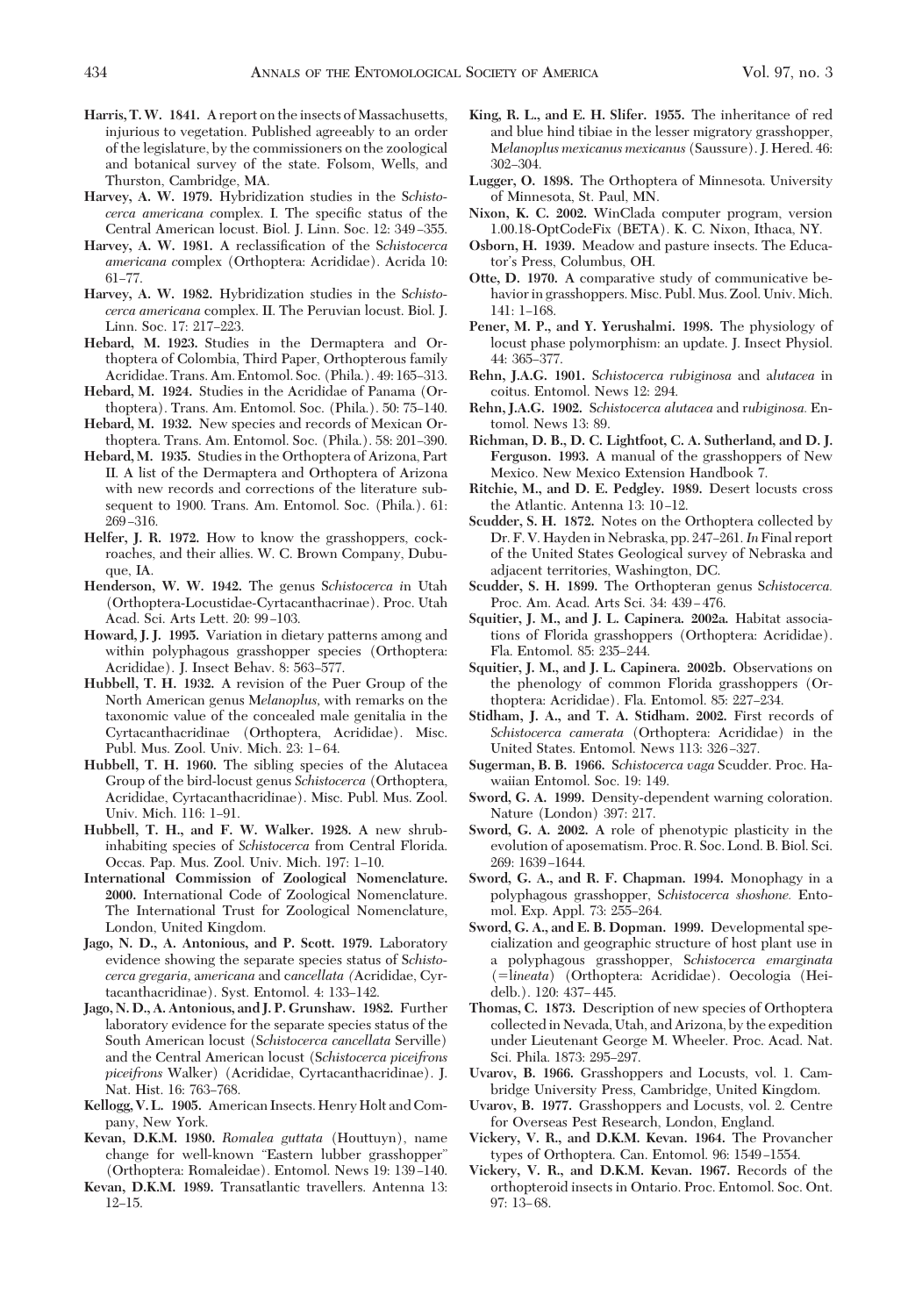**Vickery, V. R., and D.K.M. Kevan. 1983.** A monograph of the orthopteroid insects of Canada and adjacent regions. Lyman Entomol. Mus. Res. Lab. Memoir. 13: 711-728.

*Received 4 July 2003; accepted 5 January 2004.*

#### **Appendix A: Characters and Character States**

- 0. Antennae length: as long as head  $+$  pronotum  $=$ 0; longer than head + pronotum = 1; shorter than  $head +$  pronotum = 2.
- 1. Antennae length (from 0:1): slightly longer than  $head +$  pronotum = 0; much longer than head  $+$ pronotum  $= 1$ .
- 2. Tegmina length: much longer than tip of abdomen  $= 0$ ; slightly longer than tip of abdomen  $= 1$ ; highly reduced  $= 2$ .
- 3. Distal end of tegmina color: partially transpar $ent = 0; nontransport = 1.$
- 4. Tegmina pattern: no pattern or weak mottling 0; distinct mottling  $= 1$ ; numerous dark patches  $=$ 2; distinct bands  $=$  3.
- 5. Outer margin of tegmina: straight  $= 0$ ; curved  $=$ 1.
- 6. Male subgenital plate: subconical  $= 0$ ; weakly tri $lobate = 1$ ; bilobate  $= 2$ .
- 7. Shape of apical lobes of male subgenital plate (from 6:2): pointed  $= 0$ ; round not flared outward  $= 1$ ; round and flared outward  $= 2$ .
- 8. Width of apex of male subgenital plate (from 6:2): apex as long as base  $= 0$ ; apex slightly narrower than base  $= 1$ ; apex much narrower than base  $=$ 2.
- 9. Male cerci: conical  $= 0$ ; quadrate  $= 1$ .
- 10. Quadrate male cerci (from 9:1): tapering toward  $apex = 0$ ; not tapering toward apex  $= 1$ .
- 11. Male supra anal plate: a pair of tubercles absent 0; a pair of tubercles present  $= 1$ .
- 12. Inßated male fore- and middle femur: absent 0; present  $= 1$ .
- 13. Posterior margin of metazona: round  $= 0$ ; semipointed  $= 1$ ; highly pointed  $= 2$ .
- 14. Pronotum setae: sparse  $= 0$ ; numerous  $= 1$ .
- 15. Pronotum with small granules: absent  $= 0$ ; present  $= 1$ .
- 16. Prosternal process: curved backward and reaching sternum  $= 0$ ; straight or only slightly curved  $= 1$ .
- 17. Apical valve of aedeagus: very  $long = 0$ ; short  $=$ 1.
- 18. Endophallus (from 17:1): valve of cingulum pointed  $= 0$ ; valve of cingulum clubbed  $= 1$ .
- 19. Epiphallus: bridge very long  $= 0$ ; bridge short  $=$ 1.
- 20. Epiphallus (from 19:1): bridge shorter than the base of lophus  $= 0$ ; bridge as long as the base of lophus  $= 1$ ; bridge slightly longer than the base of lophus  $= 2$ .
- 21. Cingulum: elongated  $= 0$ ; short  $= 1$ .
- 22. Basal eminence of cingulum (from 21:1): not constricted  $= 0$ ; constricted  $= 1$ .

**Appendix B: Character Matrix**

|                |                     | 5 | 10                                  | 1.5 | 2.0 |
|----------------|---------------------|---|-------------------------------------|-----|-----|
|                | Ornithacris         |   | $0 - 00300 - 0 - 0020000 - 0 - 0 -$ |     |     |
|                | Cyrtacanthacris     |   | $0 - 00200 - 0 - 0020000 - 0 - 0 -$ |     |     |
|                | Acanthacris         |   | $0 - 11200 - 0 - 0020000 - 0 - 0 -$ |     |     |
|                | Halmenus            |   | $0 - 2 - -01 - -0 - 000001101110$   |     |     |
|                | <i>S. americana</i> |   | 0-002020110000001101010             |     |     |
|                | S. nitens           |   | 10001020210001001101110             |     |     |
|                | S. damnifica        |   | 2-110120210002101101210             |     |     |
|                | <i>S. ceratiola</i> |   | 11101120110101101101110             |     |     |
|                | S. alutacea         |   | 11110121111101111101111             |     |     |
| S.             | rubiginosa          |   | 11110121111101111101111             |     |     |
| $S_{-}$        | lineata             |   | 11110121111111111101110             |     |     |
|                | S. shoshone         |   | 11110121111111111101110             |     |     |
| S <sub>1</sub> | albolineata         |   | 11110122011001111111211             |     |     |
|                | S. obscura          |   | 11110122011001111111211             |     |     |

#### **Appendix C: Case for the Valid Taxonomic Usage of** *S. lineata*

*Schistocerca lineata* has sometimes been called *S. emarginata* by a few authors (Vickery and Kevan 1964, 1967, 1983, Cantrall 1968, Sword and Dopman 1999, Sword 2001, Dopman et al. 2002, Sword 2002,) because of an invalid action by Vickery and Kevan (1964) to strictly adhere to the Principle of Priority. The taxonomic history of *S. lineata* is rather complex and is partially summarized in Hubbell (1960) and Vickery and Kevan (1964, 1983). Here, I explain how confusion arose and argue why *S. lineata* is the valid name.

Uhler characterized *Acridium emarginatum* only in a manuscript and never published it, and Dodge (1871) was the Þrst one to use this name as *nomen nudum* when he listed several grasshopper species collected in Nebraska. Hayden (1872) characterized *A. emarginatum* and attributed this name to Uhler but noted that the name came only from the manuscript. Through this paper, Hayden (1872) inadvertently established himself as author of *A. emarginatum.* The type specimen of *A. emarginatum* was lost, and a neotype was never designated (Hubbell 1960). In 1899, Scudder (1899) incorrectly synonymized *A. emarginatum* with *S. alutacea* and described a new species, *S. lineata.* From 1899-1960, *S. lineata* was used continuously and unambiguously with two exceptions (Kellogg 1905, Osborn 1939). Kellogg (1905) used *S. emarginata* under a figure copied from Lugger (1898), and the figure alone is difficult to associate with the name because many *Schistocerca* species are externally similar. Osborn (1939) merely listed several names of injurious grasshoppers, and the name alone is difficult to associate with a taxonomic concept. In 1960, Hubbell (1960) published a thorough taxonomic revision on *S. lineata, S. alutacea* and *S. rubiginosa.* He acknowledged that*lineata* is a strict synonym of *emarginata* but nevertheless retained *S. lineata* because of the prevailing use. His revision effectively reversed the precedence under Articles 23.9 of the ICZN, and *S. lineata* became a valid name as *nomen protectum.* In 1964, Vickery and Kevan (1964) reinstated *S. emarginata* based on the Principle of Priority. Their justification